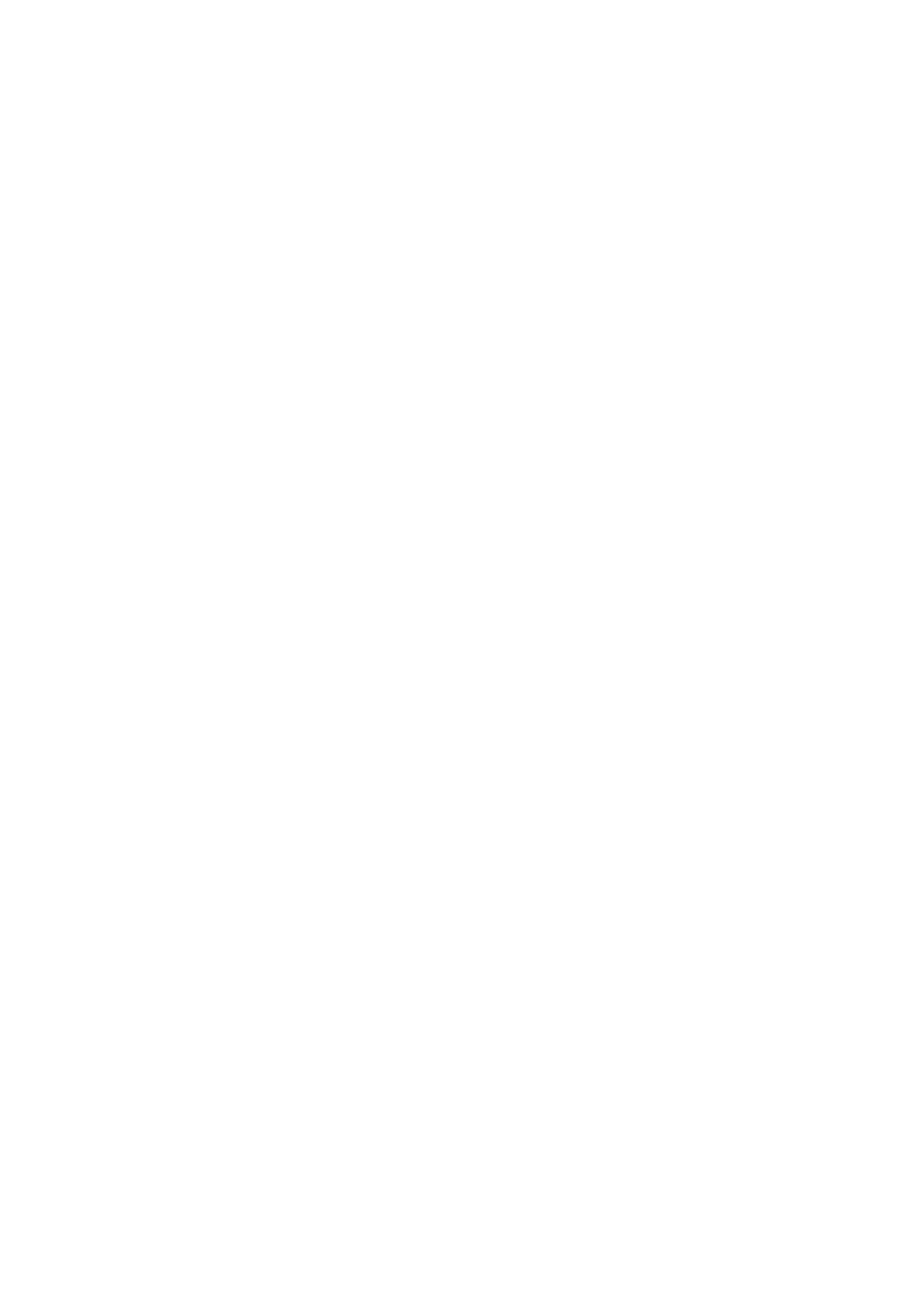### **Foreword**

#### London is a leading world city – and to my mind, the best city in the world in which to do business.

The projected growth in population from 8.6 million today to 10 million people in the mid-2030s suggests I'm not alone in thinking that.

But in the debate about London's future there is sometimes a tendency to see this projected growth as a problem or a challenge – when we should be seeing it for the fantastic opportunity it is.

In the period following the Second World War, we made a conscious choice not to grow London and instead planned for its decline; an approach that was to the detriment of the UK as a whole.

We need to embrace London's future growth, not shy away from it. In particular we need to invest in the transport, housing and wider infrastructure critical to making the capital a great place to live, work and visit.

This requires London government to develop an effective and wellgoverned infrastructure programme for the capital; one that is unashamedly focused on those projects that will drive enhanced productivity, competitiveness and economic growth.

The programme needs to have a long-term horizon, but also to be responsive to the changing circumstances and needs of London's economy. And it needs to be funded. This report argues that investment in London will pay for itself.

So as we approach a general election – and in London next year a Mayoral election – we need our political leaders to act on the conclusions set out in this report from London business, and to go for growth.

Holding London back will hold back the UK as a whole. Enabling growth in the capital will help maximise our national economic potential, delivering jobs and opportunity for the entire country.

Finally, I would like to thank the members of our working group - and particularly Chris Grigg, our Chairman - for their thoughtful, timely and constructive contributions throughout.

#### **John Dickie**

**Director of Strategy & Policy, London First** March 2015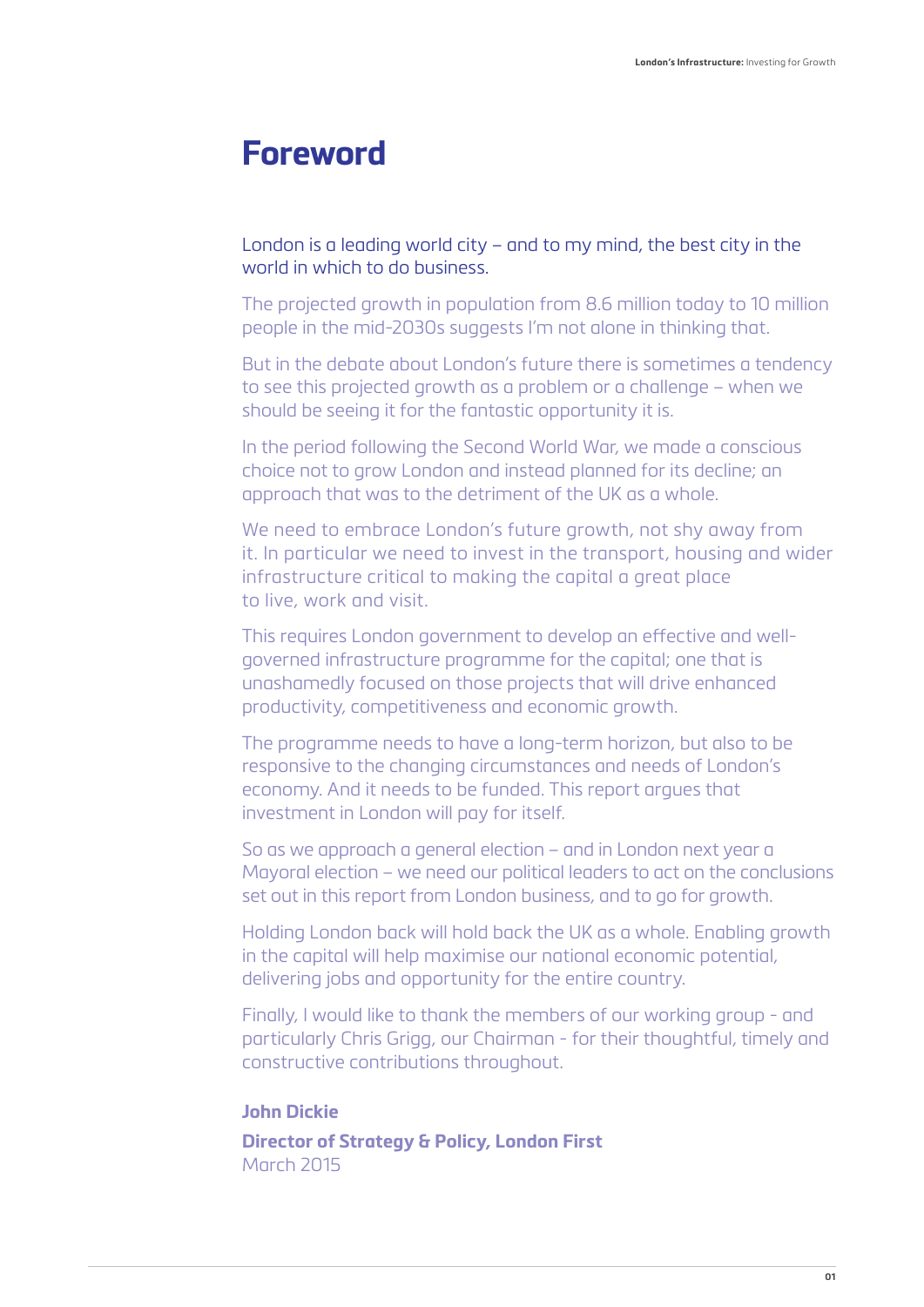### **Executive Summary**

#### **London has the potential to grow further and faster**

London is a unique global hub for talent, business, finance and global visitors. It is a very productive city, with the highest Gross Domestic Product (GDP) per capita in the European Union. The recently published economic development agenda (London 2036: an agenda for jobs and growth <sup>1</sup>) sets out how the city is well placed to continue to grow in a changing global economy.

The projected demographic growth of London to a city of 10 million people by the early 2030s is testimony to the capital's continued attractiveness as a world city. Yet as it grows, the infrastructure that enables the city to function comes under greater strain. A legacy of historic underinvestment compounds the problem.

If a growing London is to fulfil its economic potential for the UK as a whole and maintain its competitive advantage globally, it needs investment in its housing and its infrastructure, much of which is already operating at, or near, its limits. London now urgently needs a comprehensive long term infrastructure plan, with priorities and funding developed and agreed with input from government, business and the wider population.

#### **London's growth is good for the UK**

London's success is of benefit to the UK at large. As a global business hub, London serves the country as the principal location for corporate headquarters. It is the UK's international gateway for talent, tourists and investment. Construction and infrastructure spend on London projects directly benefits many parts of the rest of the country. London also makes a significant net contribution to the UK's overall tax revenues: £34 billion in 2013/14 alone.

London can only play this critical role for the country as a whole if it remains in the top tier of world cities. The quality and quantity of its housing and wider infrastructure plays a key role in maintaining and developing London's competitive advantage.

#### **Infrastructure plays a key role in driving economic growth**

Infrastructure's critical role in supporting economic growth is now widely recognised by policymakers and politicians alike. Analysis by the International Monetary Fund (IMF) has shown that "in a sample of advanced economies, a 1 percentage point of GDP increase in investment spending increases the level of output by about 0.4% in the same year and by 1.5% four years after the increase".

Fulfilling London's growth potential would bring significant benefits to London and the UK. Illustrative modelling undertaken by KPMG for this report suggests that if infrastructure investment enabled an increase in London's GVA growth rate from the historic trend of 2.5% to 3.5%, this would yield an additional £1.9 trillion to the economy in present value terms. Of this, around £650 billion would be raised in additional taxation alone.

1. London First and the London Enterprise Panel, 'London 2036: an agenda for jobs and growth' (2014), available at http://londonfirst.co.uk/wp-content/uploads/2015/01/London-First-Report\_FINAL\_e-version.pdf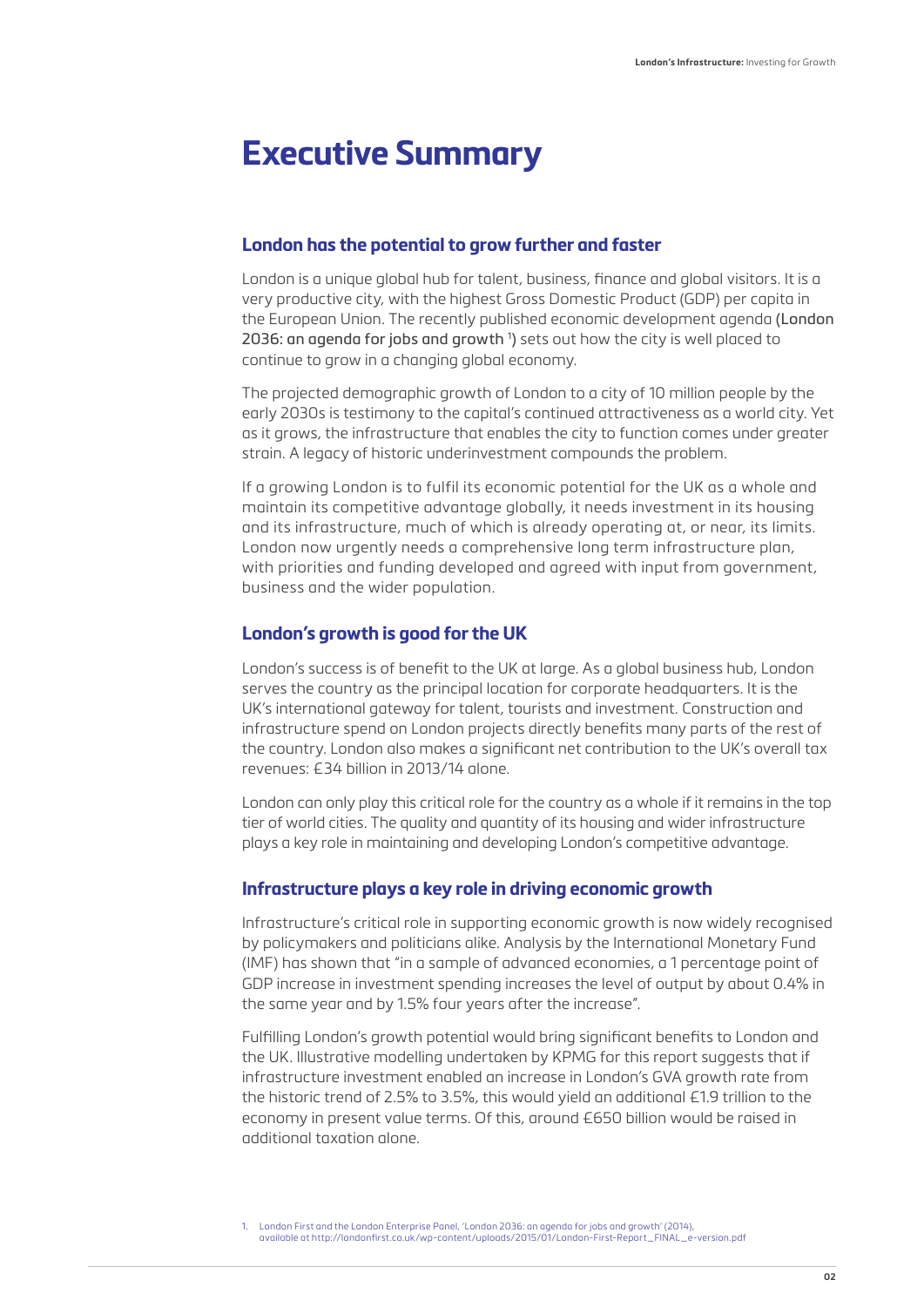This should be seen in the context of the cost of additional infrastructure in London for the period to 2050. Work by Arup for the Greater London Authority (GLA) estimates this as equivalent to £750 billion, again in present value terms. Based on this, investing in London's infrastructure could generate around £2.50 for every pound spent. It is important to note that a large proportion of the overall costs will be financed by the private sector, and so the actual bill falling on the public purse will be significantly lower – and well below the value of additional tax receipts generated.

Of course, investment alone does not guarantee growth. But given the scale of these estimates, the business case for investing in London's infrastructure to enable greater economic growth is strong. Without this investment, London will create fewer jobs, see lower growth and generate lower tax receipts. The city will become less attractive as a place to visit, live or work, public dissatisfaction will rise and London's international competitiveness will, over time, decline.

#### **London now needs an Infrastructure Plan and the funding to pay for it**

Effective infrastructure delivery requires two things. First, London needs an agreed plan which identifies and prioritises future infrastructure need across sectors. This requires a process which engages the wide variety of infrastructure providers and the public, and through which the long list of desirable projects is turned into a prioritised and integrated programme. While there are also important social and environmental objectives, the governing criteria for this process should be to drive enhanced productivity, competitiveness and economic growth. Focussing the programme in this way is essential as this generates the additional value and revenues which support sustained investment in both London and the wider UK and helps to pay for the delivery of broader objectives.

Second, there needs to be the long-term funding and financing to pay for that infrastructure. Remarkably, London has very limited capacity to self-invest. It has much lower levels of fiscal and political autonomy than other great international cities and is more dependent for funding on central government.

#### **The GLA has taken positive steps with its draft London infrastructure plan 2050**

The Mayor of London has taken a big step forward in planning for growth with the publication of the GLA's London Infrastructure Plan 2050. It identifies a range of infrastructure priorities for London, from new energy, water and sewerage infrastructure, to enhanced digital connectivity and new Tube, rail and road schemes.

Some of the investment is provided by the private sector, through the privatised utilities. This has generally worked well in London, although business is particularly concerned at the lack of capacity in digital infrastructure. The take-up of high speed broadband by business is low compared to other world cities; and just over 10% of premises cannot access superfast broadband in the first place, with these "not spots" particularly prevalent in the City of London and Tech City. Business sees these as priority areas for action by the Mayor.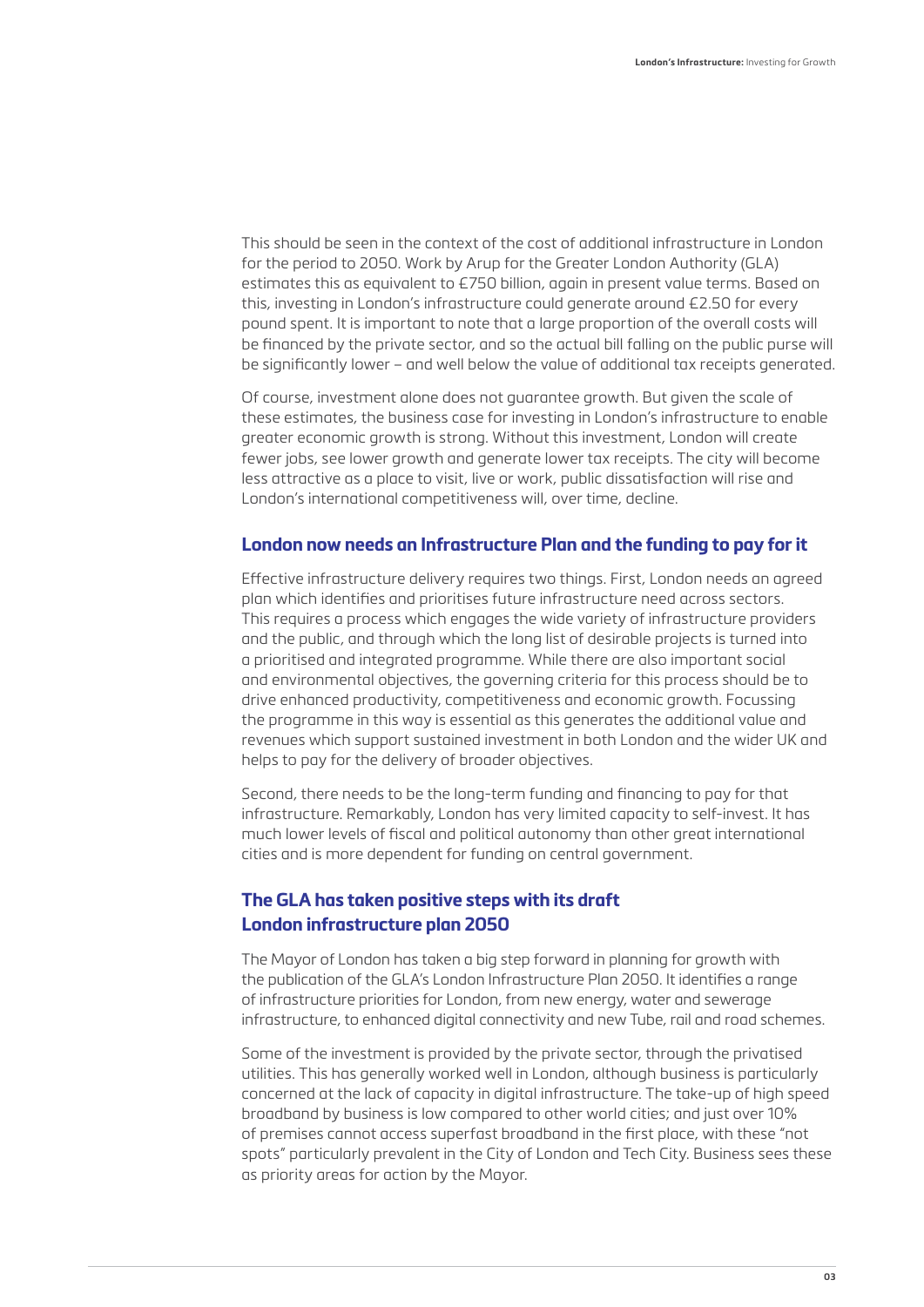Transport and housing represent the bulk of the costs, and most of the transport investment (and some of the housing investment) is undertaken by the public sector. We therefore see transport investment – and the way it is used to complement and drive housing growth – as a key area where political commitment to greater investment is required.

#### **Funding is the key challenge**

For transport investment, the biggest challenge is funding: paying investment back over time. Transport for London (TfL) incurs most of the costs and the benefits are widely spread across society, although some are captured in increased tax take by government. TfL needs both greater certainty over its future funding streams, and for these to be higher, if it is to meet the city's transport needs.

#### **Meeting this challenge requires additional action**

As London businesses, our main focus is on achieving the outcome – sustained investment in London's infrastructure – to support economic growth. We are pragmatic about precisely how that is achieved.

Our immediate goal is to ensure that London's transport grant funding from central government is maintained, at least at planned levels, into the 2020s in this summer's forthcoming post-Election Spending Review. We are therefore encouraged by the Government's recent commitment in its long term economic plan for London to meet this through delivering £10 billion of new investment in London's transport over the next Parliament.

However, even this level of investment falls short of London's needs and should be seen as a floor rather than a ceiling. As the Government itself has acknowledged, London now needs to identify and plan the next big infrastructure investments after Crossrail, in the form of projects such as Crossrail 2.

To meet future investment needs, London must continue to utilise the various – albeit limited – revenue raising measures it already has discretion over (principally fares and charges, some taxes and developer contributions). But London will also need to innovate further, bringing together diverse funding streams with enhanced governance and accountability mechanisms.

Crossrail provides one good example of how this approach might work, with its funding flowing from national government (principally through grant), London government (principally through fares) and the private sector (through the business rate supplement and various forms of developer contribution). While the private sector has no formal role in the project's delivery and governance, its involvement was crucial both in developing a funding package and securing lasting cross-party support – and business certainly sees itself having an ongoing role in holding the Mayor and Department for Transport (DfT) to account for its successful delivery.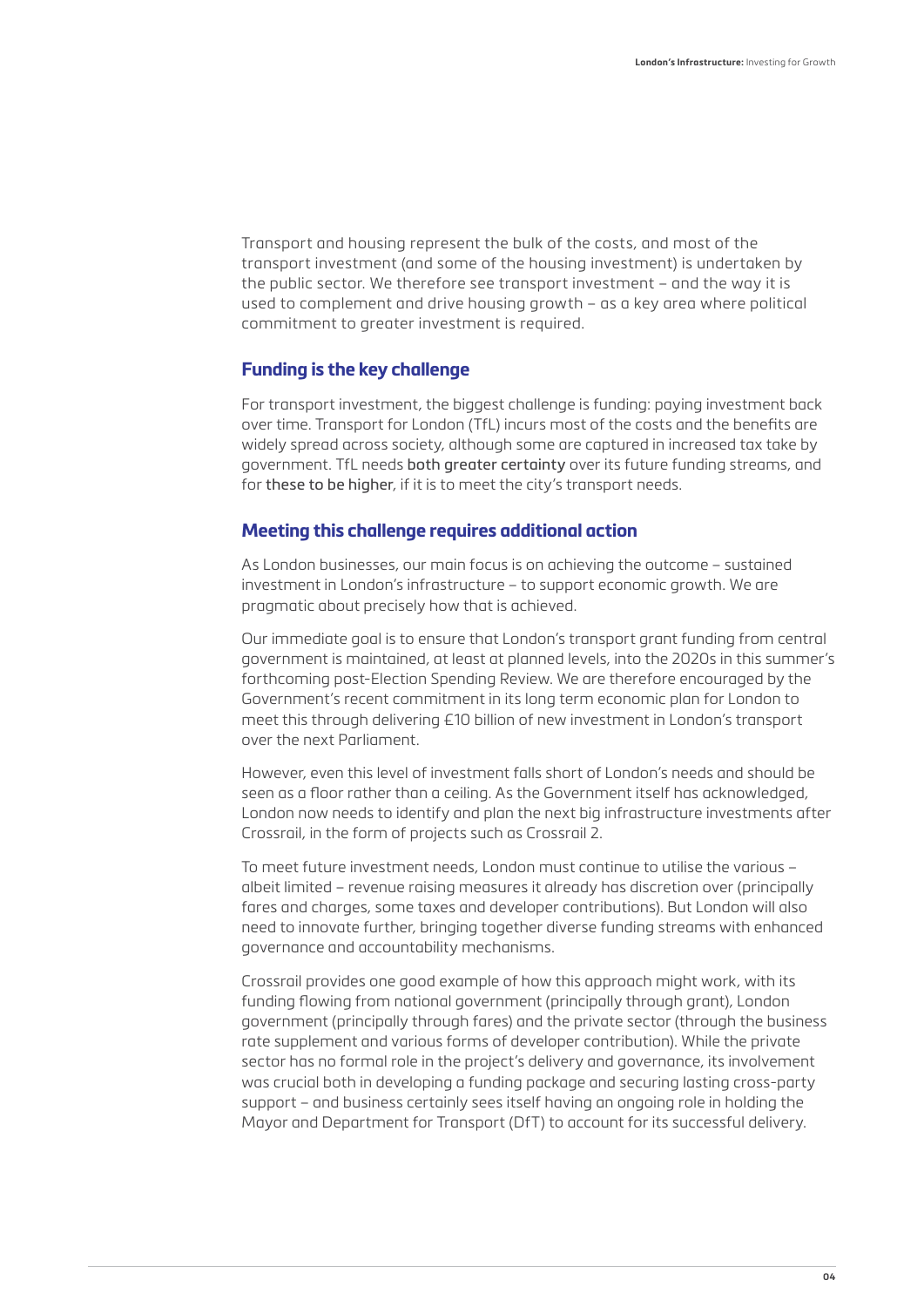Separately, the Northern Line Extension to Battersea is largely being funded by the private sector through the long term retention of business rates and through value uplifts generated by redevelopment in the wider Battersea area. This income stream is supported by a government guarantee, with the project being delivered by TfL. Similarly, other UK cities have agreed 'City Deals' with HM Treasury whereby the proceeds of future growth are dedicated – alongside other forms of local contribution – to help fund infrastructure schemes that help stimulate additional economic activity.

Such approaches undoubtedly offer additional untapped potential for London in future. However, while we will continue to take a pragmatic approach to finding funding solutions, the downside of ad hoc deals like these is that such negotiations consume significant resources as local government goes 'cap in hand' to central government, project by project, seeking to secure relatively small amounts of funding.

Ultimately greater devolution of tax revenues would increase the capacity of London government to raise revenues locally and accountably; it would increase the certainty as well as range of funding streams; and, perhaps most importantly, it would strengthen the financial incentives for London and local government to take what are often locally difficult decisions over housing and infrastructure investment as they would see a greater share of the rewards. Such an alignment of incentives has strong potential to support higher levels of economic growth in the capital than would otherwise take place.

#### **The next steps now required are:**

- From the Mayor and GLA we seek leadership to translate its 2050 Infrastructure Plan into a prioritised and integrated housing and infrastructure investment programme, created in concert with central government, London business and other stakeholders, focused on driving higher economic growth.
- From central government and from politicians of all parties we seek action to support the sustained investment in London's infrastructure required to drive higher economic growth and thereby deliver wider policy objectives. This means not only maintaining London's transport grant funding at least at current levels into the 2020s in the forthcoming Spending Review; but going further by providing the additional funding, powers or other guarantees that will enable London to fully meet its growth potential and so benefit the rest of the UK.
- From the business community we seek recognition that it must play a part in funding the infrastructure that's needed; a willingness to speak with a coherent voice on priorities; and the ability to hold infrastructure providers to account as a quid pro quo for the funding provided.
- We now urge government to work constructively with London's civic and business leaders to deliver the infrastructure this great city needs.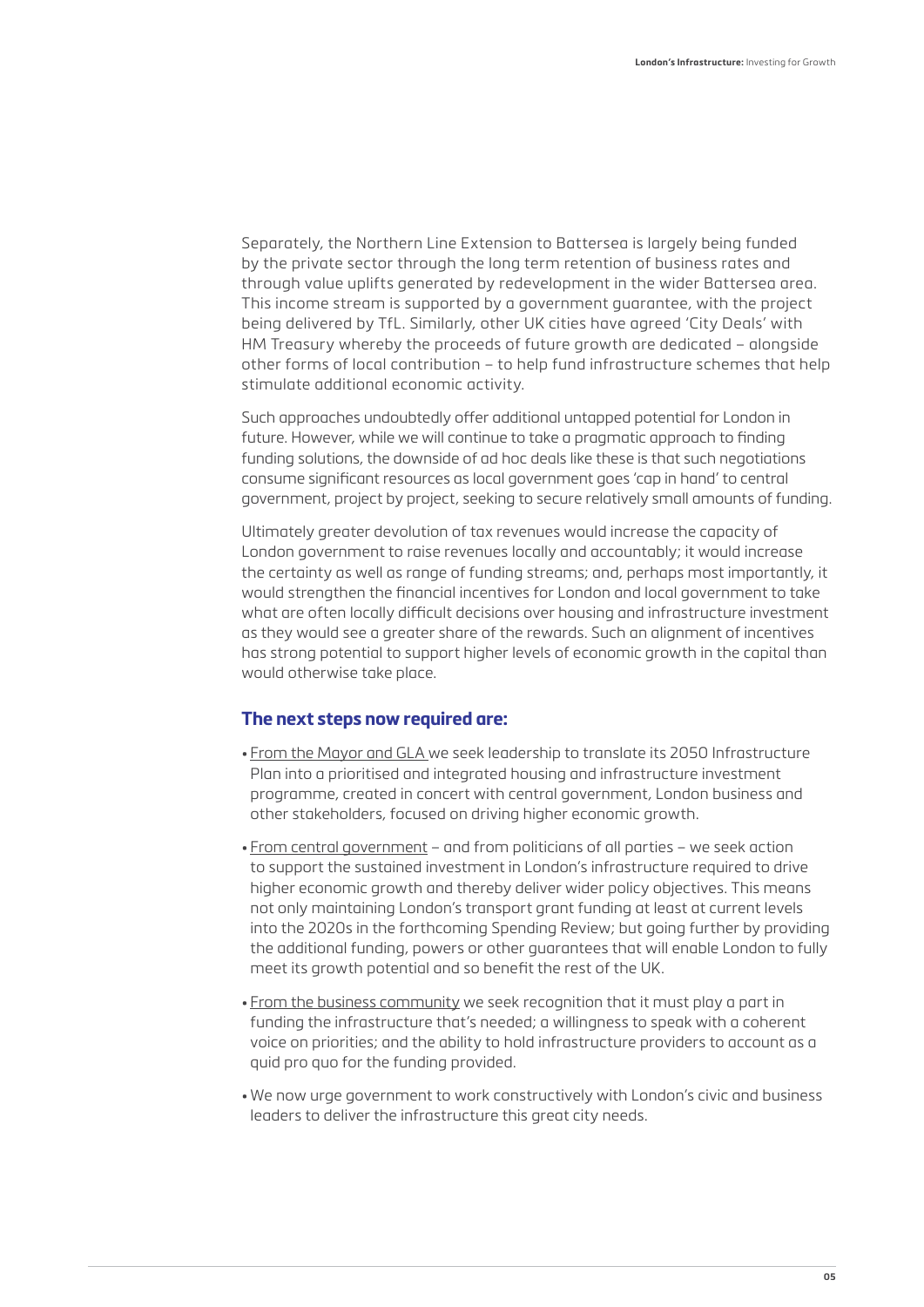## **Introduction**

For much of the second half of the last century London planned for decline. The population fell, the capital's fabric was neglected and little new infrastructure built. With the abolition of the Greater London Council in 1986, London even lost its capacity for self-government. The past couple of decades have reversed these trends.

London's economy has grown rapidly and is typically at the top of competitiveness league tables, generating a significant fiscal surplus for the UK as a whole (an average net contribution of £12.7 billion annually over the last ten years). London's population is again growing. It is a highly productive city, with Inner London having the highest GDP per capita<sup>2</sup> of any region in the EU.

Economic growth has been driven by the entrepreneurialism of Londoners, past and present, rather than by some sort of grand plan. However it has been strongly supported by improvements in infrastructure. Successive waves of investment have renewed and enhanced London's infrastructure, in many cases stimulated by the restoration of London government and the creation of the office of the Mayor. By choosing to plan and invest in the infrastructure underpinning a modern world city, policymakers have enabled London's economy to thrive – to the benefit of both London and the UK as a whole.

With a projected 100,000 additional people every year, London now faces a stark choice. Do we plan to support jobs and economic growth – or, by failing to take the opportunity, effectively plan for decline?

This is no choice at all; London must now plan for its economic growth. Failing to do so will hold London back, along with the rest of the UK. This report sets out the case for doing so, and outlines next steps as to how this could be achieved.

<sup>2.</sup> In purchasing power parity. Source: Eurostat NUTS II data.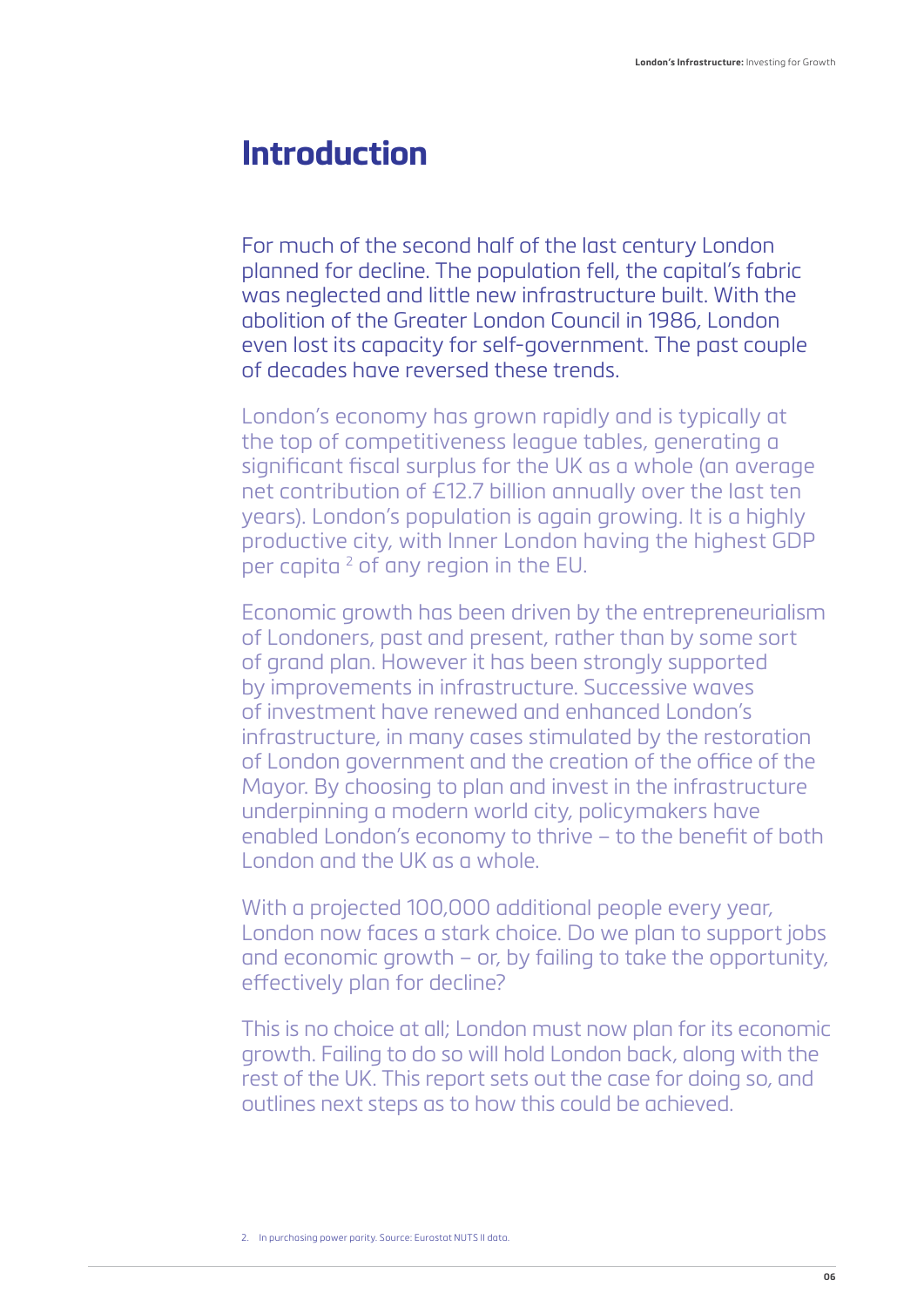

# **1 London's Population Growth**

London's economic performance has been strong over recent years. The recently published London 2036: an agenda for jobs and growth <sup>3</sup> sets out how the city is well placed to continue to grow in a changing global economy. London has established a unique position as the global hub for talent, business, finance and global visitors; and has the opportunity to establish itself as the global capital for technology, creativity and entrepreneurship.

The projected growth of London to a city of 10 million people by the early 2030s is testimony to the capital's success as the city where global business can find talent and where global talent can find opportunity. Yet as cities grow the infrastructure, architecture and systems that enable them to function smoothly and remain cohesive come under greater strain.

London's population has now exceeded its 1939 peak of 8.6 million and the latest estimates from the GLA for London's spatial development plan suggest it will be above 10 million by 2036 (as illustrated in Chart 1 below).



#### **Chart 1: London's population growth (1971–2036)**

Source: Office for National Statistics mid-year estimates to 2001, GLA estimates 2002 to 2036

The pace of population growth in London is higher than that for the UK as a whole: 23% vs 15% between 2011 and 2036. Employment is predicted to rise rapidly over the period to 2036, from 4,896,000 in 2011 to 5,757,000 in 2036, as shown in Chart 2 below.

<sup>3.</sup> London First and the London Enterprise Panel, 'London 2036: an agenda for jobs and growth' (2014), available at http://londonfirst.co.uk/wp-content/uploads/2015/01/London-First-Report\_FINAL\_e-version.pdf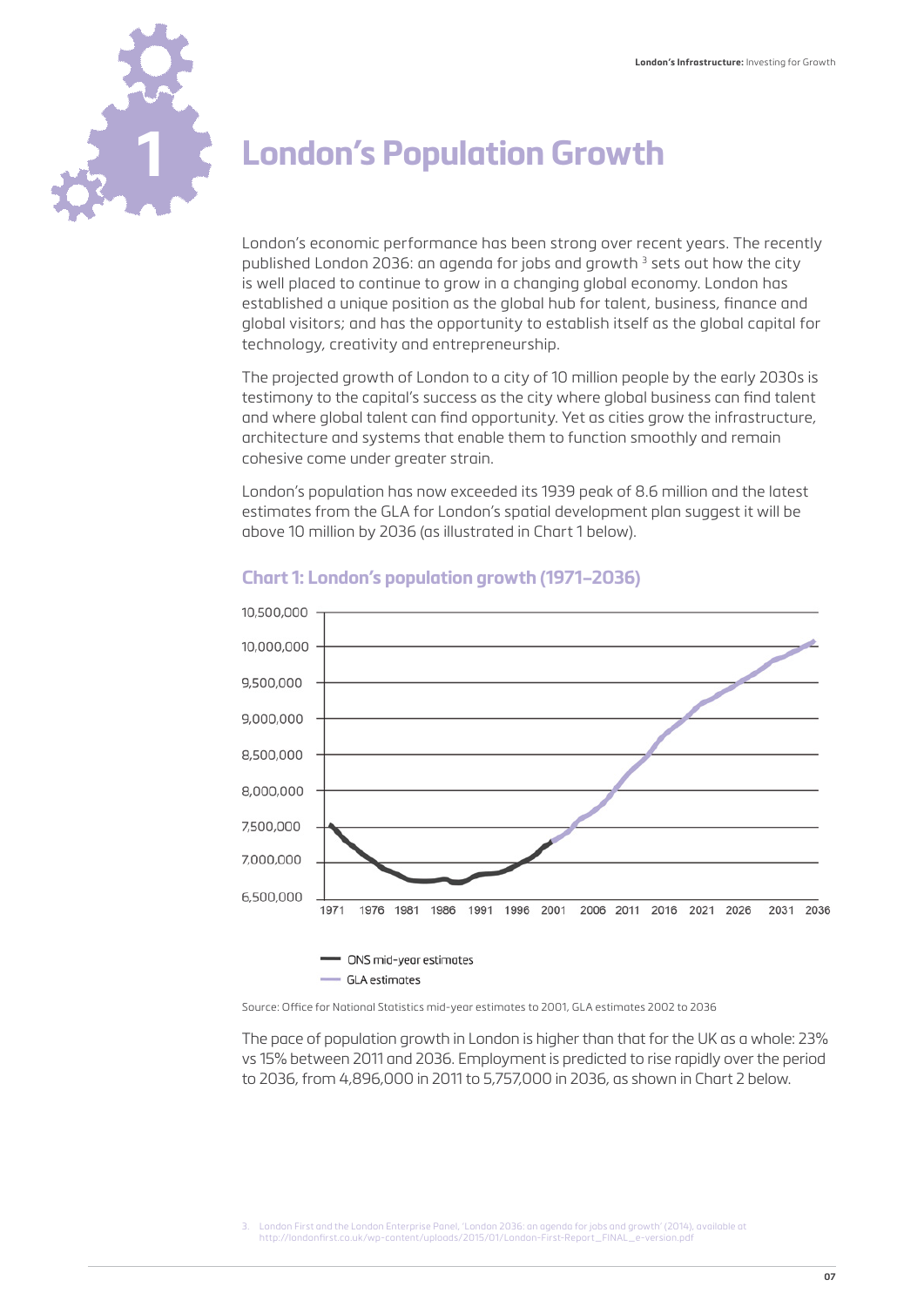

#### **Chart 2: London's employment growth**

Source: GLA, Further Alterations to the London Plan 2014, Consultation draft

London will only be able to achieve its full potential if its infrastructure is upgraded to cope with the rising population, spread the benefits to additional areas of the city and ensure rising costs do not put London's competitiveness at risk.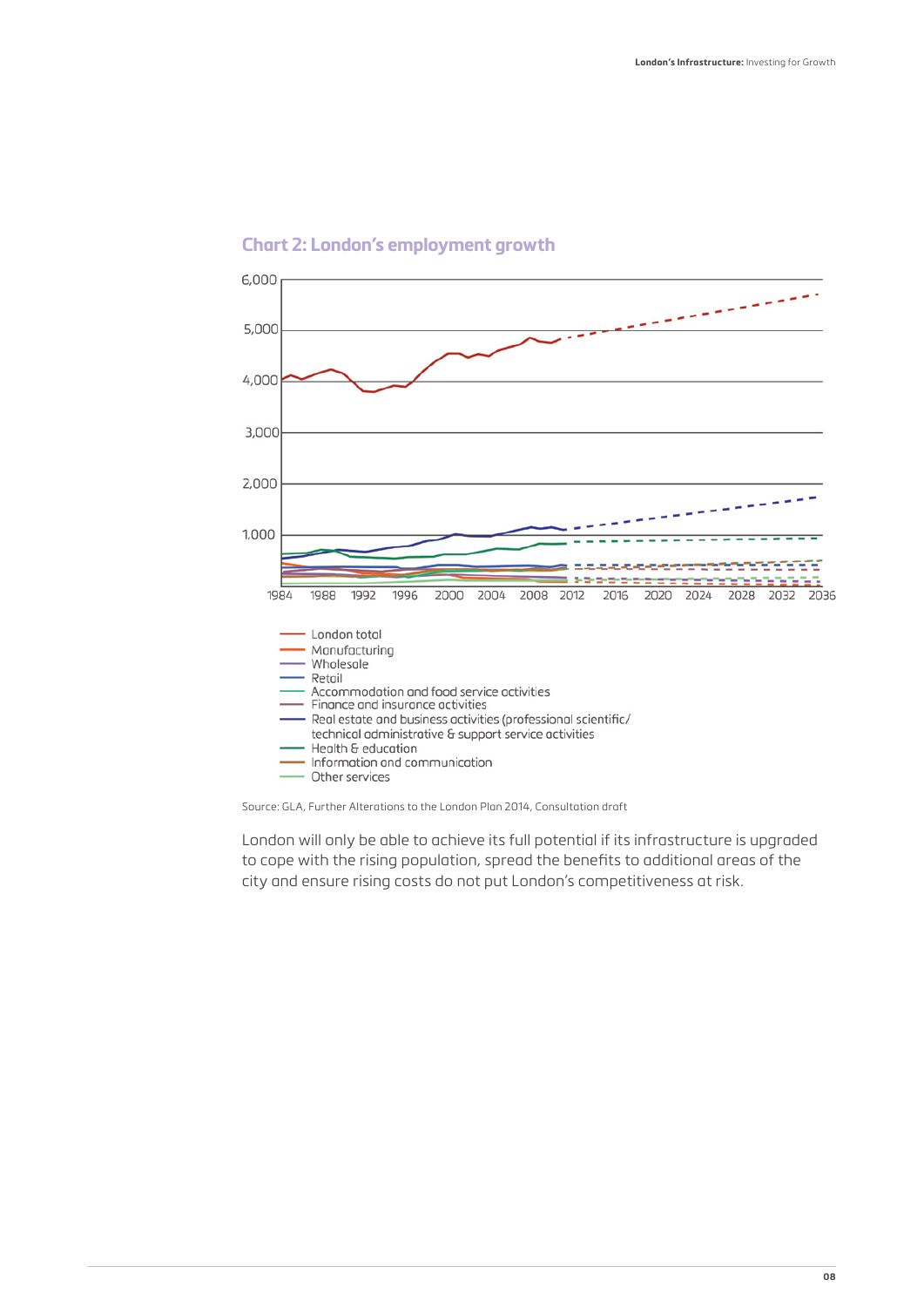

# **London's Growth is Good for The UK**

London's economy is deeply intertwined with that of the rest of the country. As a global business hub, London serves the country as the principal location for corporate headquarters; as a gateway for international talent, tourists, and investment; and as the location for the provision of advanced services to many national industries. London and the rest of the UK play complementary roles in critical industry clusters such as life sciences and financial services, with two-thirds of the UK's employees in financial and professional services being located outside London.

The GLA estimates London's exports to the rest of the UK and the rest of the UK's exports to London to be around £300 billion each. Two-thirds (65%) of the Gross Value Added (GVA) and job creation stemming from Central London office development accrues to the rest of the UK, 35% to London (see Figure 1 below).

#### **Figure 1: The annual economic contribution of central London office development**



Source: PwC analysis for 'Building London, Building Britain: The economic impact of central London office construction

Much of the investment in London is footloose and global. If development does not take place in London, it will take place in our global competitors such as New York, Shanghai, Singapore or Dubai instead. In attracting such investment, London benefits the UK as a whole.

A further dimension to London's contribution to overall economic activity is the significant contribution made by London to the country's overall taxation revenues. Chart 3 below shows the split of taxation revenues by UK region.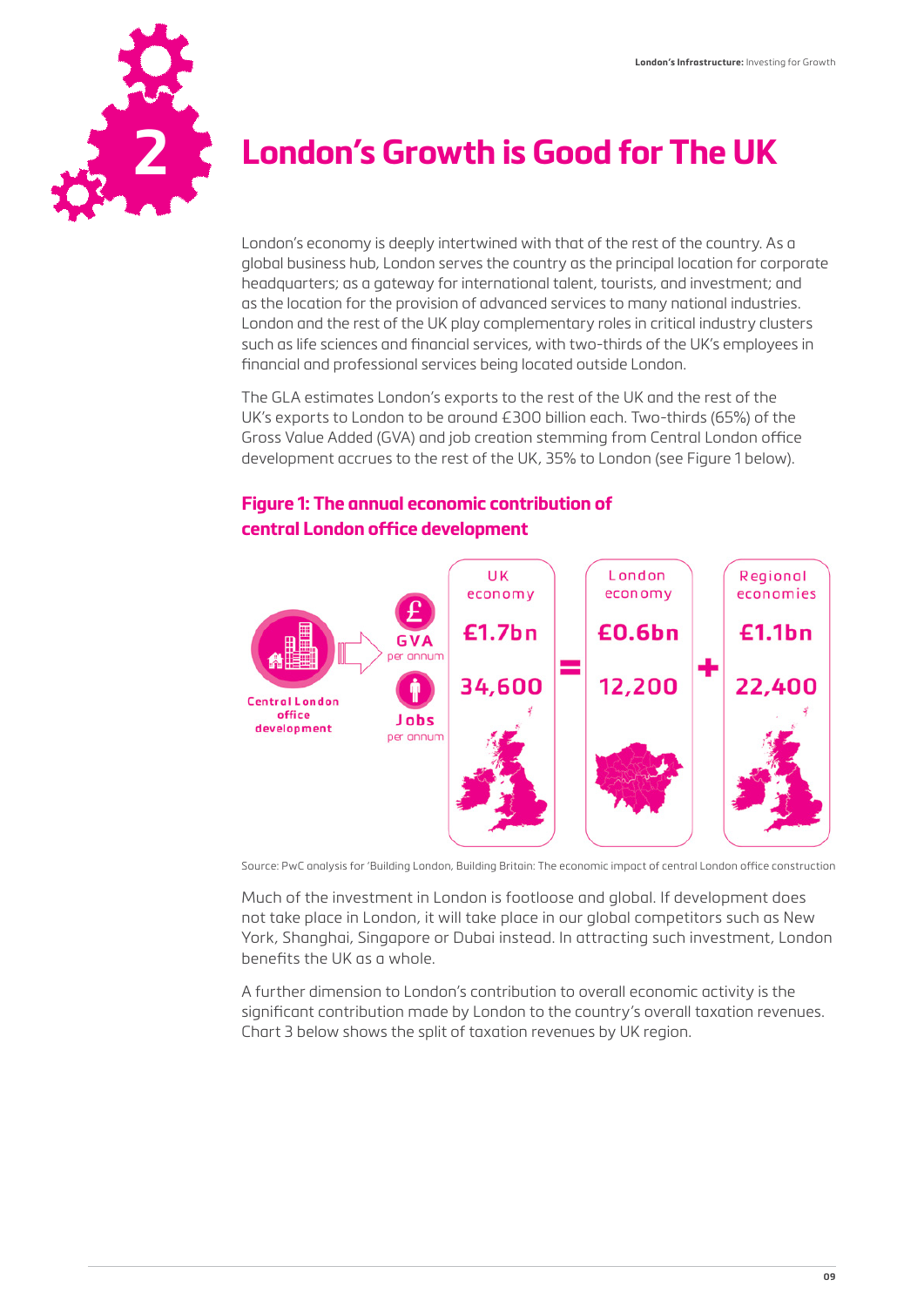

#### **Chart 3: Estimated total tax revenues by UK region, 2013/14**

Source: ONS, HM Treasury, Cebr analysis

The distribution of tax generation and public spending means that London, the South East and East of England are the only regions that run a fiscal surplus – thereby supporting the economies of other regions. Chart 4 shows the fiscal balance by UK region, with London generating an estimated surplus of £34 billion in 2013/14.





Source: ONS, HM Treasury, Cebr analysis

Analysis in the GLA's Growing Together report<sup>4</sup> confirms that when London's economy performs well, the national economy tends to perform well and vice versa. However, over the recent past, growth in London has been, on average, higher than growth in the rest of the UK, and the UK's major cities – outside the South-East have experienced less strong performance than their counterparts in other European countries such as France and Germany.

There are a range of ways in which city-regions across the UK can collaborate to improve performance: a critical enabler of such collaboration is, of course, stronger transport links between London and the other city-regions; and within city-regions. It is not a question of whether we invest in London or in other cities. For the UK as a whole to grow we must do both.

4. GLA Economics, 'Growing Together II: London and the UK Economy' (2014), available at http://www.london.gov.uk/sites/default/files/Growing%20Together%202%20Final\_1.pdf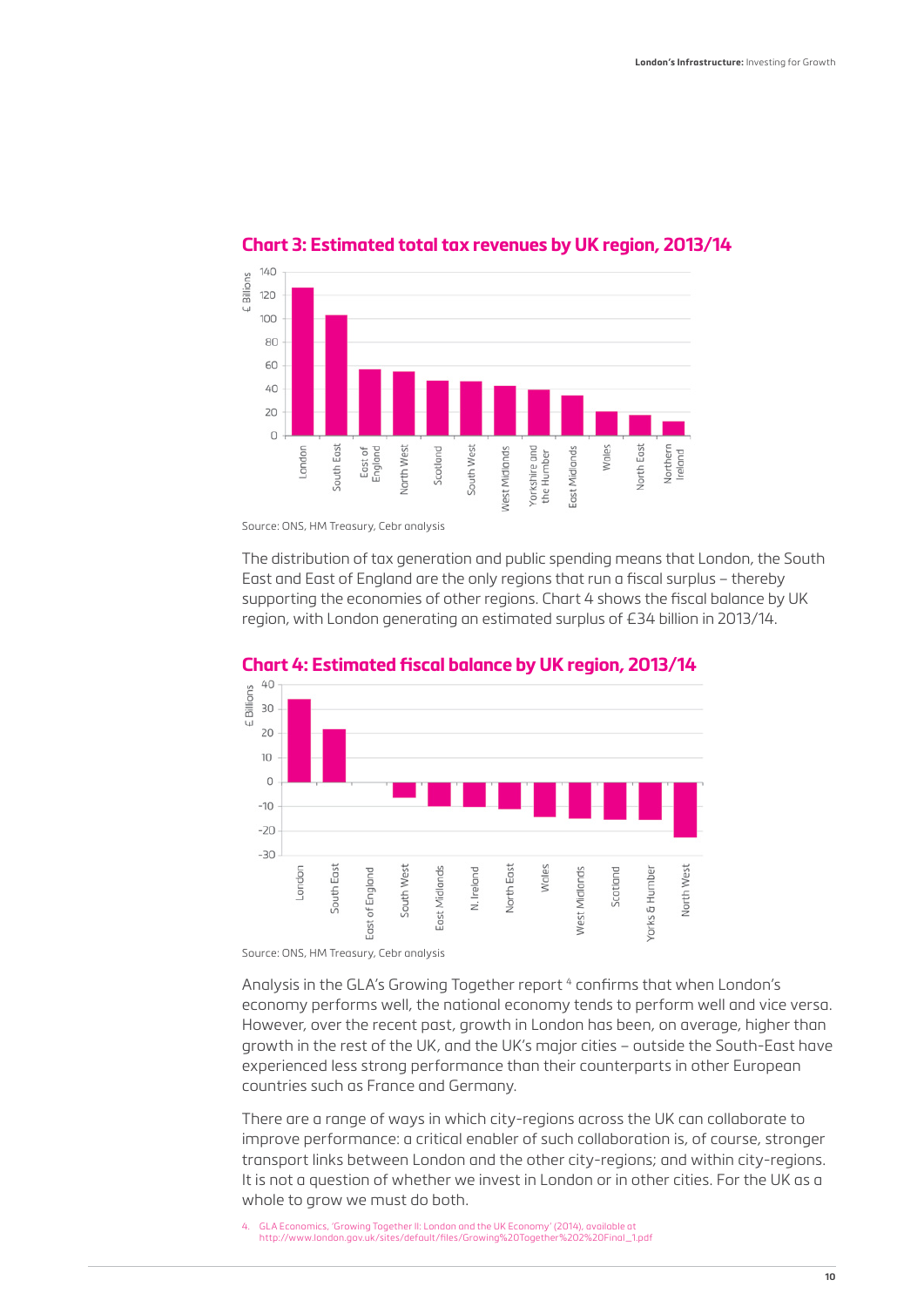

# **The Role of Infrastructure in Fostering Growth**

Infrastructure's role in supporting economic growth is now widely recognised, including by HM Treasury, which stated in 2013 that "infrastructure can play a vital role in driving economic growth and is essential for future prosperity" 5. Analysis by the IMF has shown that "in a sample of advanced economies, a 1 percentage point of GDP increase in investment spending increases the level of output by about 0.4% in the same year and by 1.5% four years after the increase" 6.

Infrastructure contributes to economic growth through two channels: directly through its contribution to aggregate output; and indirectly, through its impact on the productivity of other sectors (e.g. reducing transaction costs). Box 1 below summarises the findings of one recent study on the impact of infrastructure investment on the UK's economy.

#### **Box 1: The impact of infrastructure investment on the UK economy**

In the UK, the Civil Engineering Contractors Association commissioned the Centre for Economic and Business Research to measure the impact of infrastructure investment on the economy  $\bar{?}$  The analysis found that:

- For each 1,000 jobs that are directly created in infrastructure construction, employment as a whole rises by over 3,000 jobs;
- For each £1 billion increase in infrastructure investment, UK-wide GDP increases by a total of nearly £1.3 billion;
- Every £1 billion of infrastructure construction increases overall economic activity by over £2.8 billion;
- •UK GDP could have been 5% higher, on average, each year between 2000 and 2010 if our infrastructure had matched that of other leading global economies.

London has made significant progress in having a plan that identifies future infrastructure needs across sectors with the publication of the GLA's London Infrastructure Plan 2050 8. The plan identifies a broad range of infrastructure priorities for London, from new energy, water and sewerage infrastructure, to enhanced digital connectivity and new tube, rail and road schemes. It attaches a total bill of £1.3 trillion (or £750 billion in present value terms, 2014 prices), with transport and housing representing the bulk of the costs.

In practice, much of the private utility infrastructure London requires is provided effectively by regulated infrastructure companies or through competitive markets, although there are some areas – notably energy and broadband infrastructure – where current provision could better support London's growth (see Boxes 2 and 3 below).

- https://www.gov.uk/government/uploads/system/uploads/attachment\_data/file/188337/nip\_2011.pdf 6. IMF, 'Is It Time for An Infrastructure Push? The Macroeconomic Effects of Public Investment' (2014),
- available at http://www.imf.org/external/pubs/ft/weo/2014/02/pdf/c3.pdf
- 7. Civil Engineering Contractors Association, 'Securing our economy: the case for infrastructure' (May 2013).

<sup>5.</sup> HM Treasury, 'National Infrastructure Plan' (2011), available at

<sup>8.</sup> Mayor of London, 'London Infrastructure Plan 2050' (2014), available at https://www.london.gov.uk/sites/default/files/London%20 Infrastructure%20Plan%202050%20%E2%80%93%20consultation%20document.pdf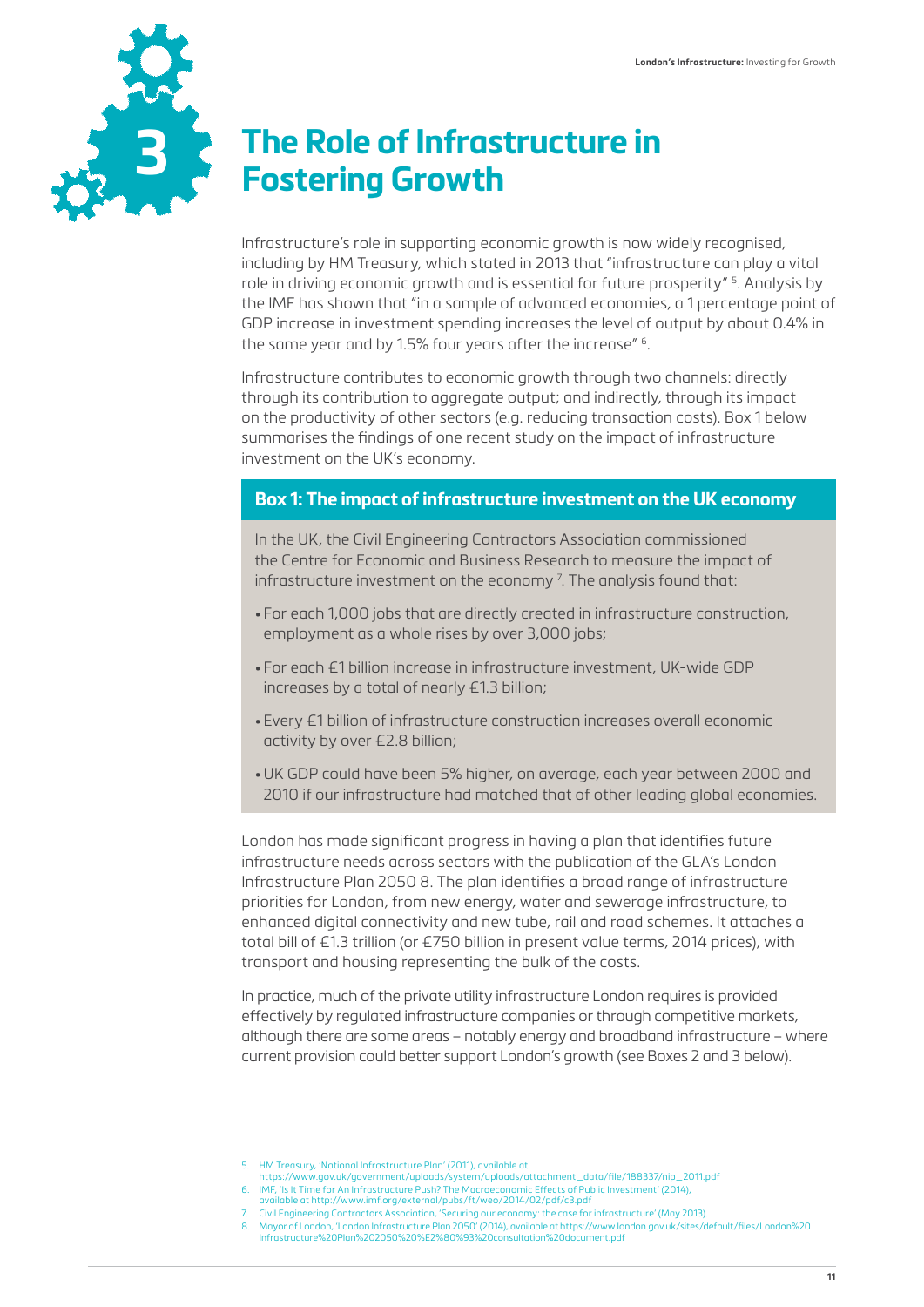#### **Box 2: London's energy infrastructure**

Developers can often struggle to get a timely connection to the electricity distribution network in London, particularly in central London where the network is highly utilised. Utility regulators presently do not need to take account of the city's forecast growth as set out in the Mayor's statutory transport, planning, housing and economic development strategies, which leads to ad hoc investments being made to the network to meet specific – as opposed to strategic – needs. These concerns have previously been taken up by London First and the City of London Corporation <sup>9</sup> and are now being pursued by the GLA with central Government and Ofgem. Ofgem is currently consulting stakeholders on ways to ensure quicker and more efficient distribution connections.

#### **Box 3: London's broadband infrastructure**

London has significant strengths in some aspects of digital connectivity. There is universal access to high-speed Ethernet connections (for those prepared to pay for them); broadband quality and reliability is high; and costs are low. However, just over 10% of premises cannot access superfast broadband at all – London's 'not spots'. Problematically, these are particularly prevalent in the City of London and Tech City. Plugging that latter gap could bring significant benefits – historic evidence suggests strong returns from digital investment in the past (doubling broadband speed increasing GDP by 0.3% on average in Organisation for Economic Co-operation and Development (OECD) nations from 2008 to 2010 10). Tackling this has been identified as a priority by the London Enterprise Panel through London 2036: an agenda for jobs and growth.

The bulk of the investment, and thus funding, London requires is in transport and housing. In common with other cities, most transport investment in London is undertaken by the public sector. Housing provision is more mixed: most new homes are provided by the private sector (including a considerable element of policy mandated social housing) but the state retains a role in directly funding and maintaining housing. Moreover, transport investments can have a critical role in determining the viability of areas for housing.

Transport and housing are also the infrastructure sectors on which London business concerns are focused. Housing is the fastest rising concern for businesses: today 73% of London's businesses think London's housing supply and costs are a significant risk to the capital's economic growth  $11$ . As London First identified in its recent report Home Truths 12, action is needed on a number of fronts if London is successfully to address its housing shortfall. The focus of this report is on transport, and transport's role as an enabler of new housing.

- 9. London First and City of London Corporation, 'Supporting UK growth while balancing the budget a report from London business' (2009), available at http://londonfirst.co.uk/wp-content/uploads/2012/09/SupportingUKGrowth\_WEB\_FINAL.pdf
- 10. Rohman, I.K. and Bohlin, E. Does Broadband Speed Really Matter As a Driver of Economic Growth? Investigating OECD countries, Int. Journal of Management and Network Economics, 2(4), 336-356 (2012)
- 11. London First and Turner & Townsend, 'Moving out how London's housing shortage is threatening the capital's competitiveness'  $(2014)$
- 12. London First, 'Home Truths 12 steps to solving London's housing crisis' (2014), available at http://londonfirst.co.uk/wp-content/uploads/2014/03/LF\_HOUSING\_REPORT.pdf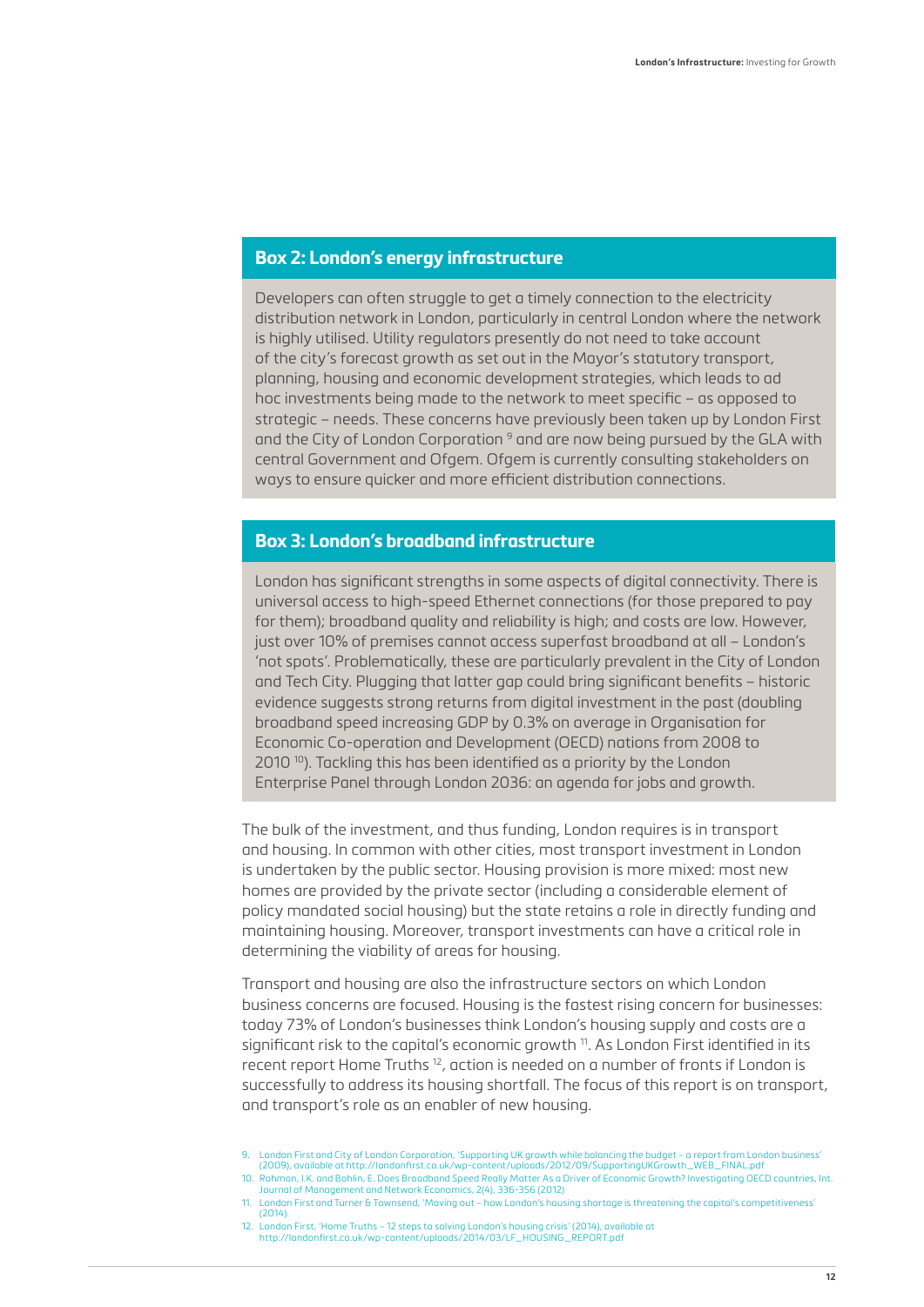#### **How transport infrastructure supports growth**

Traditional methods of appraising potential transport investments have tended to focus on the welfare benefits to users from increasing capacity and reducing journey times. However a number of studies have concluded that improvements in transport could provide a more significant boost to economic output. HM Treasury's Eddington report 13 detailed a number of channels through which transport has impacts on the economy that conventional approaches failed to account for. These clustered around benefits to business and connectivity.

For business, there is a boost to efficiency, investment and innovation through connectivity improvements contributing to economic growth; direct savings leading to higher rates of investment (and hence productivity benefits); and interactions between firms and individuals allowing the sharing of new ideas. Businesses also benefit from access to a larger pool of talent, and individuals from a greater choice of jobs, leading to agglomeration and productivity benefits.

Enhanced connectivity allows businesses to trade over a wider area, access more suppliers and reach more potential customers. They can also offer consumers a greater choice of goods and services. Connectivity improvements can help reduce costs and barriers to trade, increasing domestic and international trading opportunities; and better domestic and international connectivity can be important in attracting, retaining and expanding globally mobile business activity in the UK.

As a result, transport appraisal has increasingly sought to capture wider economic benefits. One of the earliest applications of this revised approach was in developing the case for Crossrail in 2007, where the measurement of wider economic benefits (primarily through the link between agglomeration and productivity, as well as themove to more productive jobs in London's central activities zone) resulted in the original benefit-cost ratio (BCR) rising from 1.9 to a range of 3.1 to  $7<sup>14</sup>$  when wider economic benefits were included.

A DfT report published in December 2014 15 acknowledged that transport investment has wider impacts beyond user benefits, specifically on productivity, investment and employment. A key challenge for policy and decision makers in cities like London is therefore to develop appraisal and investment prioritisation tools that consider the 'real economy' impacts of proposed interventions, combining infrastructure with wider land use and spatial development.

It is encouraging that this positive relationship between infrastructure investment and economic growth appears now to be recognised by policymakers and all of the main political parties. It is vital that this political consensus is now maintained and that the logic of this argument is now applied to London to enable investment in projects which will drive enhanced productivity, competitiveness and economic growth.

<sup>13.</sup> HM Treasury and Department for Transport, 'The Eddington Transport Study' (2006), available at http://webarchive.<br>/hationalarchives.gov.uk/20090104005813/http:/www.dft.gov.uk/about/strategy/transportstrategy/eddingtons

<sup>14.</sup> See the National Audit Office report at http://www.nao.org.uk/wp-content/uploads/2014/01/Crossrail.pdf

<sup>15.</sup> Anthony J. Venables, James Laird and Henry Overman for the Department for Transport, 'Transport investment and economic performance: implications for project appraisal' (2014), available at https://www.gov.uk/government/uploads/system/uploads/attachment\_data/file/386126/TIEP\_Report.pdf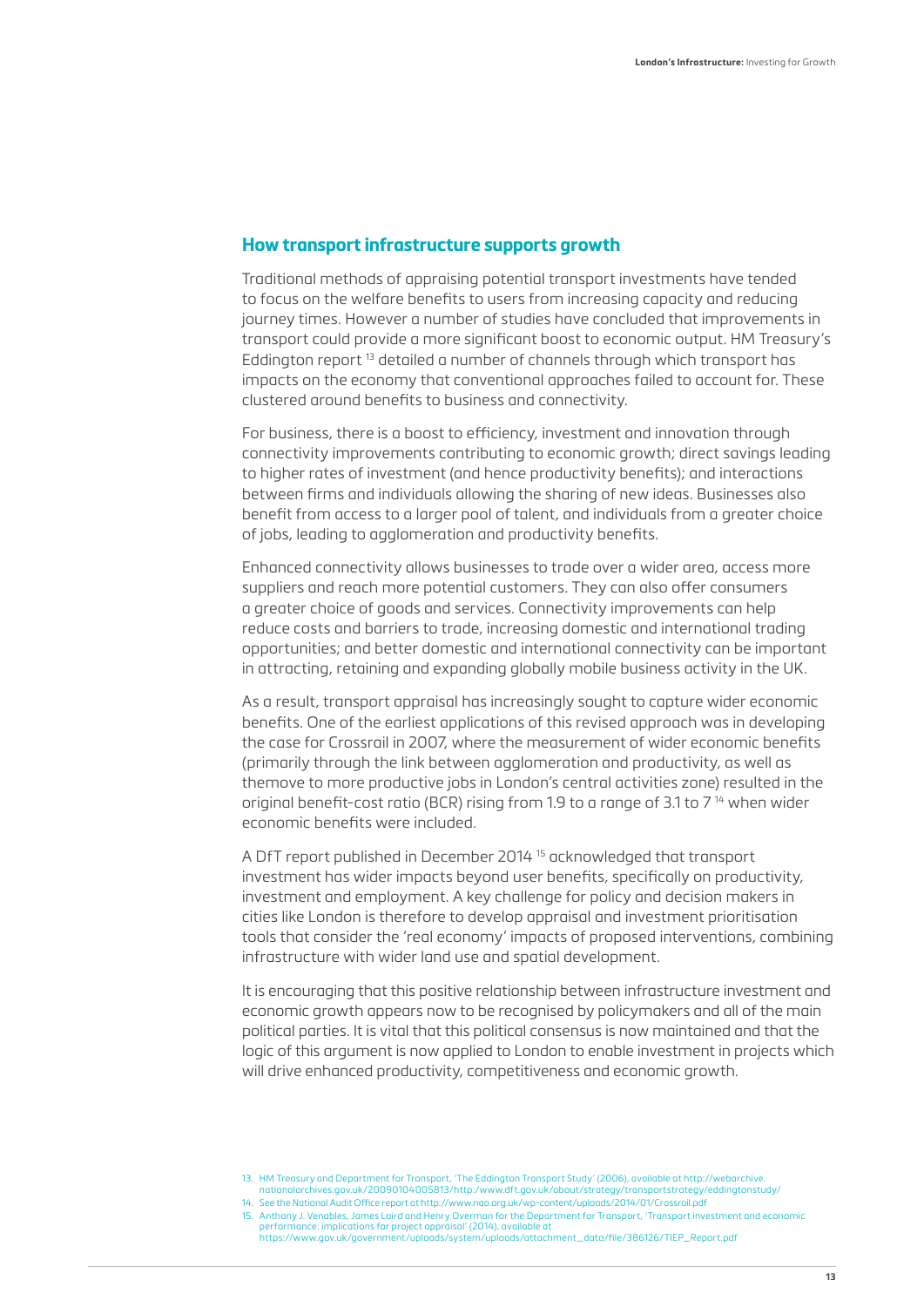

# **The Benefits of Investing in 4 London's Infrastructure**

London is the most economically productive region in Europe; its population is growing rapidly; its infrastructure is coming under strain; and the role of infrastructure in supporting growth commands increasingly widespread academic, political and business support. Ideally, against this backdrop it would be possible to take a fully costed programme of infrastructure investments calibrated on maximising the city's economic growth; undertake a comprehensive cost benefit analysis; and determine how best to proceed.

Unfortunately, reality is more complex. While the GLA has undertaken broad-brush estimates of the scale of investment required through to 2050 this is of a series of projects rather than a programme. As set out in the following chapter, a programme based on supporting growth needs to be established. However, even a wellconstructed and robustly-prioritised programme is vulnerable to uncertainties over future impact: as set out above, while techniques to estimate the economic impact of infrastructure investment have improved, they are still inevitably estimates rather than certainties. Moreover, any cost benefit analyis has to weigh these uncertain benefits against – relatively – certain costs.

This report therefore takes a simple, primary colours, approach to estimating the impact that investing in London's infrastructure might have.

The GLA has produced a range of long-term economic projections 16 for London, with growth at 2.5% per annum as its central scenario, a similar level to that used by the Office for Budget Responsibility for the UK as a whole in its forecasts 17. The GLA has then estimated that investment in the infrastructure identified in its 2050 Investment Plan could raise London's GVA growth by one percentage point to 3.5% per annum.

From the perspective of London business, there is no intervention more likely to enable economic growth than investment in infrastructure. Equally, underinvesting in infrastructure will constrain growth – perhaps below the trend rate. Chart 5 below illustrates the time profile of the incremental benefits (those below or above the central scenario) undiscounted over the 60 year period that is standard for major public infrastructure investments.

#### **Chart 5: The benefits of investing in London's infrastructure**



Source: KPMG work for London First

- 16. These scenarios are based on long-term trends in GVA and employment, rather than specific assumptions about infrastructure provision in London.
- 17. Office for Budget Responsibility, Economic and fiscal outlook, (Dec 2014).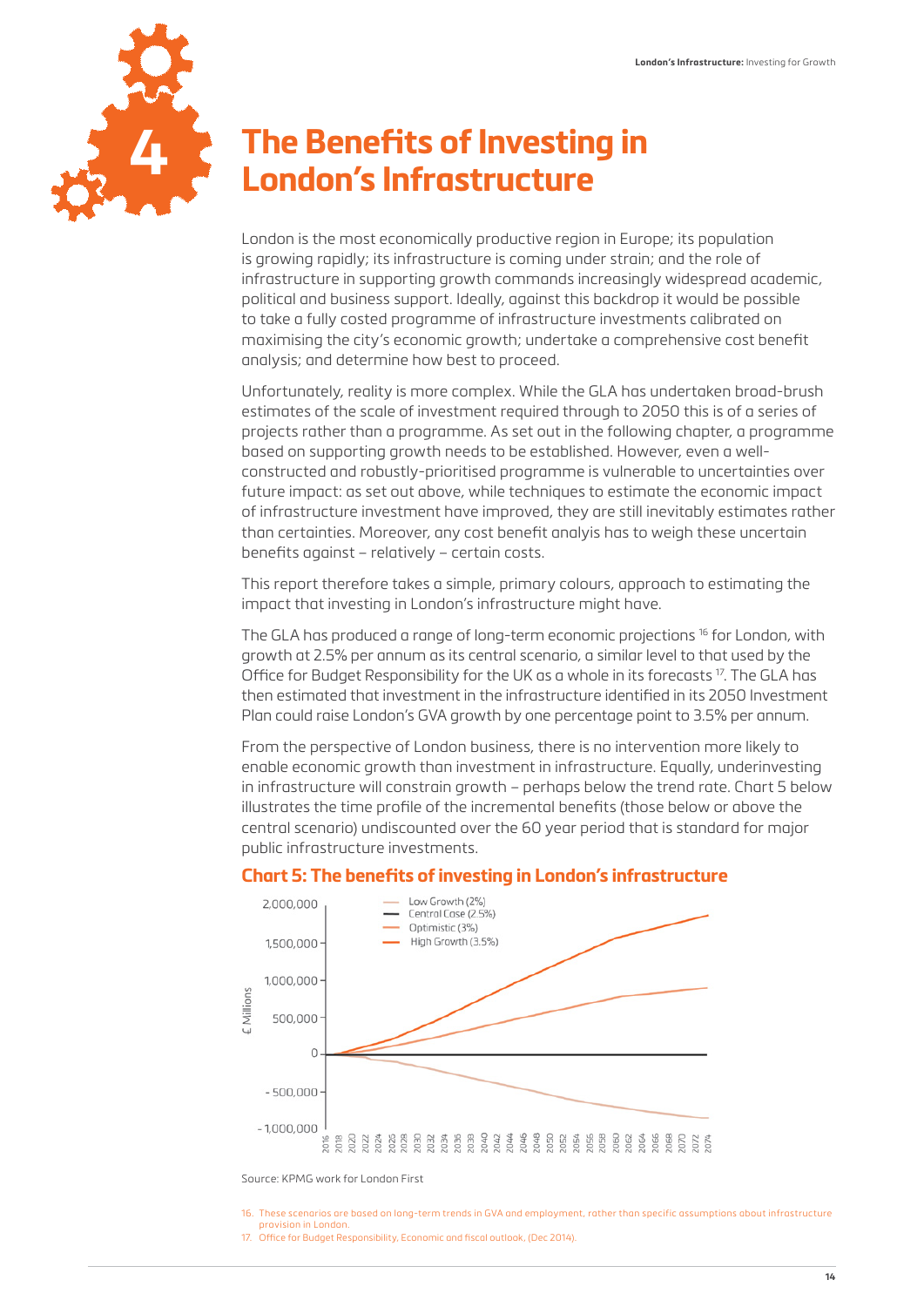Modelling undertaken by KPMG obtains a present value of the benefit/loss for each of these scenarios 18. This is shown in Table 1 below.

#### **Present value of economic benefits/costs, 2014 prices**

| <b>Scenario</b>    | <b>GVA Impact</b> | <b>Taxation Impact</b> |
|--------------------|-------------------|------------------------|
| Pessimistic (2%)   | $-E850$ billion   | $-E300$ billion        |
| Optimistic (3%)    | £900 billion      | £320 billion           |
| High Growth (3.5%) | £1,900 billion    | £650 billion           |

This modelling suggests that if infrastructure investment enabled an increase in London's GVA growth rate from the historic trend of 2.5% to 3.5%, this would yield an additional £1.9 trillion to the economy in 2014 present value. Additional tax receipts, based on HM Treasury retaining 35 pence in every pound of GVA, would amount to around £650 billion of this sum over the same period.

Arup have estimated the cost of the proposed interventions in the GLA's 2050 Infrastructure Plan – as yet unprioritised in a growth maximising programme – at £750 billion in 2014 present value terms (the equivalent of the central estimate of £1.3 trillion in nominal terms from their report to the GLA 19).

Comparing these two figures suggests that the investments set out in the plan would, in aggregate, generate approximately £2.50 for every £1 spent. This estimate is congruent with the calculated cost/benefit of Crossrail, once wider economic benefits are included. Such returns provide high value for money for public investment, given that projects usually need to generate £2 for every £1 spent to be considered for investment.

Importantly, given that the cost of only part of the plan falls on the public sector, the amount of public investment required is below the increase in the taxation that government would receive were the 2050 plan to be implemented in full.

Of course investment alone does not guarantee growth. But given the scale of these estimates, the business case for investing in London's infrastructure to enable greater economic growth is strong. Without this investment London will create fewer jobs, see lower growth and generate lower tax receipts. The city will become less attractive as a place to visit, live or work, public dissatisfaction will rise and London's international competitiveness will, over time, decline.

<sup>18.</sup> The construction of the proposed interventions in the Plan starts in 2015 and is completed in 2050, where the phasing is divided equally across the period. In the same way, the benefits accrue as per the phasing and are then fully realised in 2050. As per the<br>standard quidelines for major public sector infrastructure investments, the benefits are es discounted by the HM Treasury rate. As the schemes in the 2050 Plan are yet to be specified, these results can only be indicative. 19. Arup for the GLA, the cost of London's long-term infrastructure, (July 2014). https://www.london.gov.uk/sites/default/files/The%20 cost%20of%20London%27s%20long-term%20infrastructure%20by%20Arup.pdf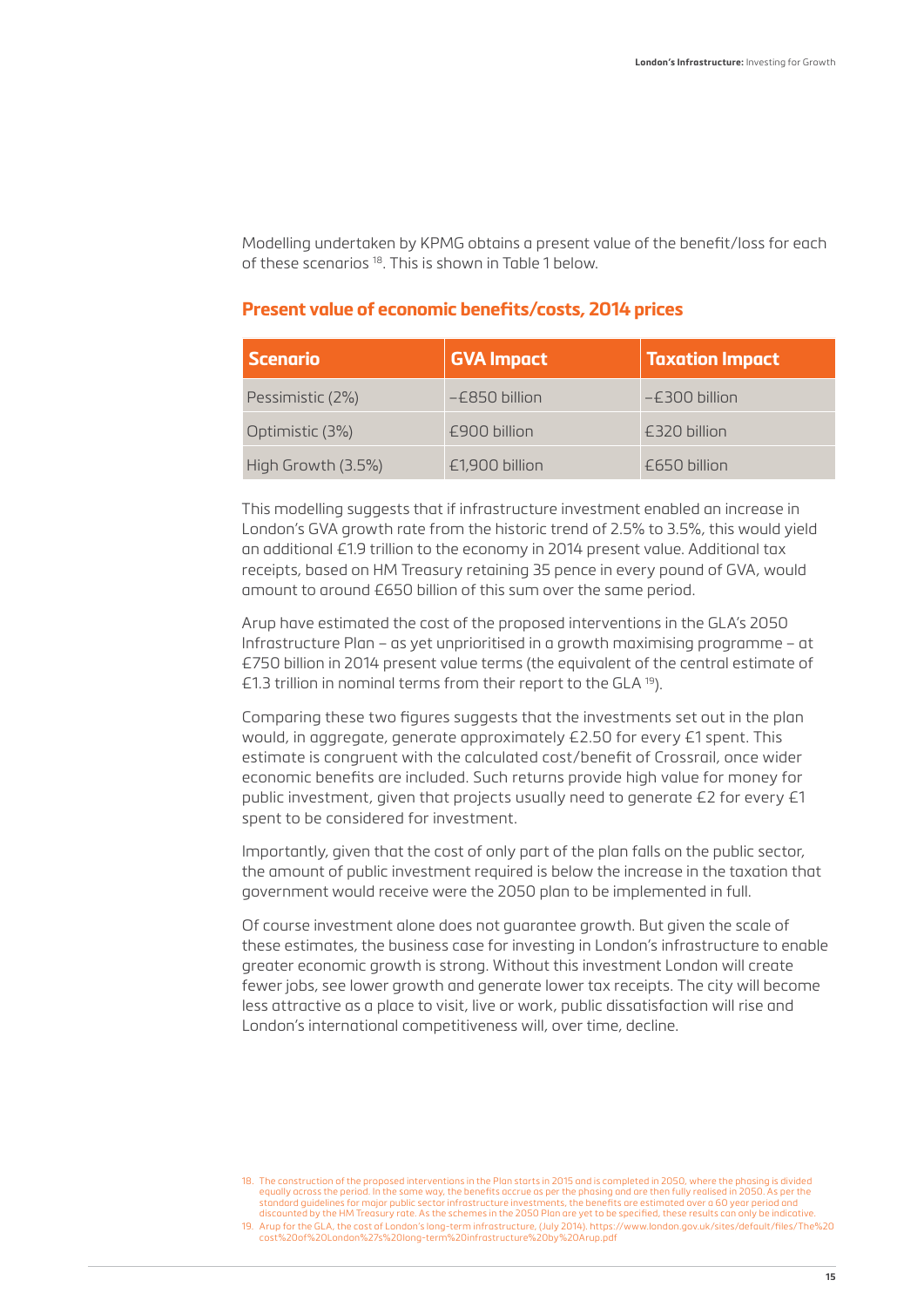

# **Developing an Infrastructure Investment Programme for London**

If London's 2050 Infrastructure Plan were fully realised it would mark a step-change in investment, increasing capital investment as a percentage of GVA to 8% during the mid-2020s, compared to around 5.5% of GVA now. 20

This emphasises the need for the GLA to now manage the cost of its future infrastructure through creating a structure and process which will turn the long list of desirable projects into a prioritised and integrated investment programme, with the governing criterion being those which drive enhanced productivity, competitiveness and economic growth. Focusing the programme in this way is essential as this generates the revenue which supports future investment in both London and the wider UK.

#### **Moving from a plan to a programme**

This prioritisation process is particularly critical for those sectors most reliant on public investment, namely transport and its interaction with housing development. The GLA's plan identifies a long list of transport projects to 2050. The GLA therefore needs to develop and set out a clear and robust process for project prioritisation to ensure that scarce resources are used to maximum economic effect. This prioritisation work should be done in preparation for the next Spending Review, and revised following its conclusions.

The need for such an approach was reinforced in last year's Autumn Statement which offered TfL further support to develop the business case for Crossrail 2, while emphasising the need to place this project in the context of other potential projects and a wider investment programme:

"The Government will provide £2 million between 2014-15 and 2015-16 to support the development of a comprehensive business case produced jointly by DfT and Transport for London, to complete ahead of the next Spending Review. This will be combined with a full options appraisal of all potential major transport projects in London, including an extension of the Bakerloo Line to improve connectivity in south-east London, and the devolution of South Eastern rail services to London."

Drawing on recent experience in London, other UK cities and globally, we set out below some ideas on an enhanced prioritisation process for the GLA to create a deliverable and properly integrated infrastructure investment programme (Annex 1 offers some reflections on the lessons to be drawn from the recent experience of UK cities in developing infrastructure programmes and funds). Figure 2 below provides an illustration of what this process may look like. The key features are discussed below.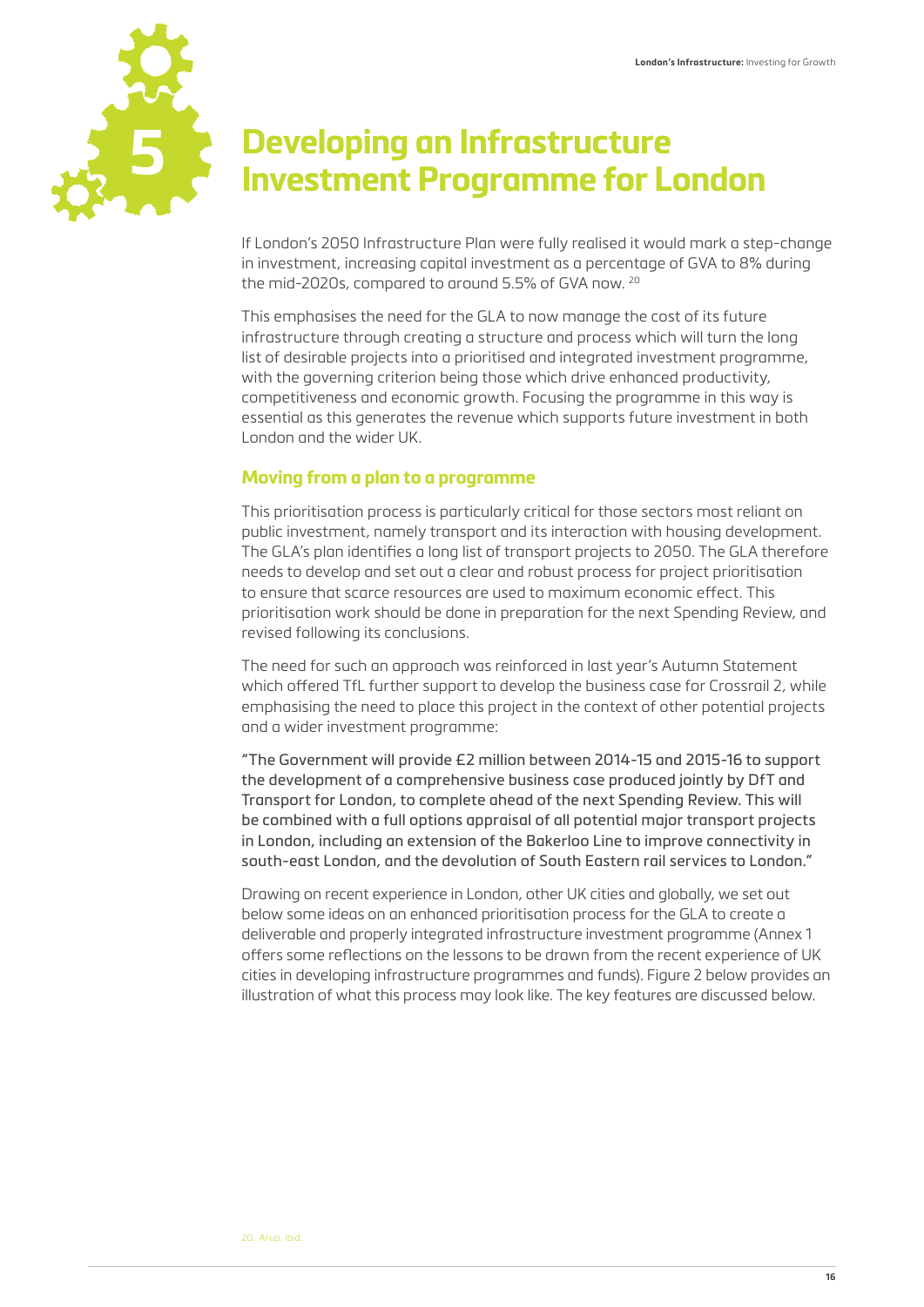#### **Figure 2: From plan to programme**



#### **Programme development and vision**

The first stage is crucial in that it involves clearly articulating the strategic objectives and vision for the city, including the assessment of need. The 2050 London Infrastructure Plan already covers much of this ground, including forecast population and employment growth. The purpose of articulating the strategic aims of the programme is to also link this to the metrics that will be used to measure the impact of projects, such as those related to the economy, environment or distribution of benefits spatially or to deprived communities.

The other key aspect of this stage is that the governance and delivery structures are clearly set out by the GLA. For example, what precisely will be the role of the GLA's embryonic Infrastructure Delivery Board in securing more efficient, integrated and innovative infrastructure solutions for London? Will it essentially be a forum for stakeholder engagement? If so, where will responsibility for delivery sit? Is there a role for independent oversight to monitor and evaluate performance against agreed metrics?

Finally, the design of the programme will necessarily have to take into account the political sensitivities of Greater London. Individual boroughs will, for example, need to understand how the programme as a whole will benefit them, even where individual schemes may not.

#### **Filtering, appraisal and package development**

The second, third and fourth stages of the prioritisation process are where most of the qualitative and quantitative analytical work should be conducted. To start with, an initial high level sifting process against key criteria could take place, such as the likely deliverability of the proposed projects and the risks associated with them.

The third stage has two key elements: the development of a set of measurement metrics that relate directly to strategic objectives (a common metric used by a number of other cities, such as Manchester and Glasgow, is GVA per pound of net whole life cost to the fund – see Annex 1 for further details); and the development of a quantitative model that can measure these impacts. London already has a suite of models, such as TfL's transport appraisal suites and its land use model. Moving to a programme approach from one focused on individual projects may demand further refinement of such models. They are a critical component of being able to prioritise on a consistent basis.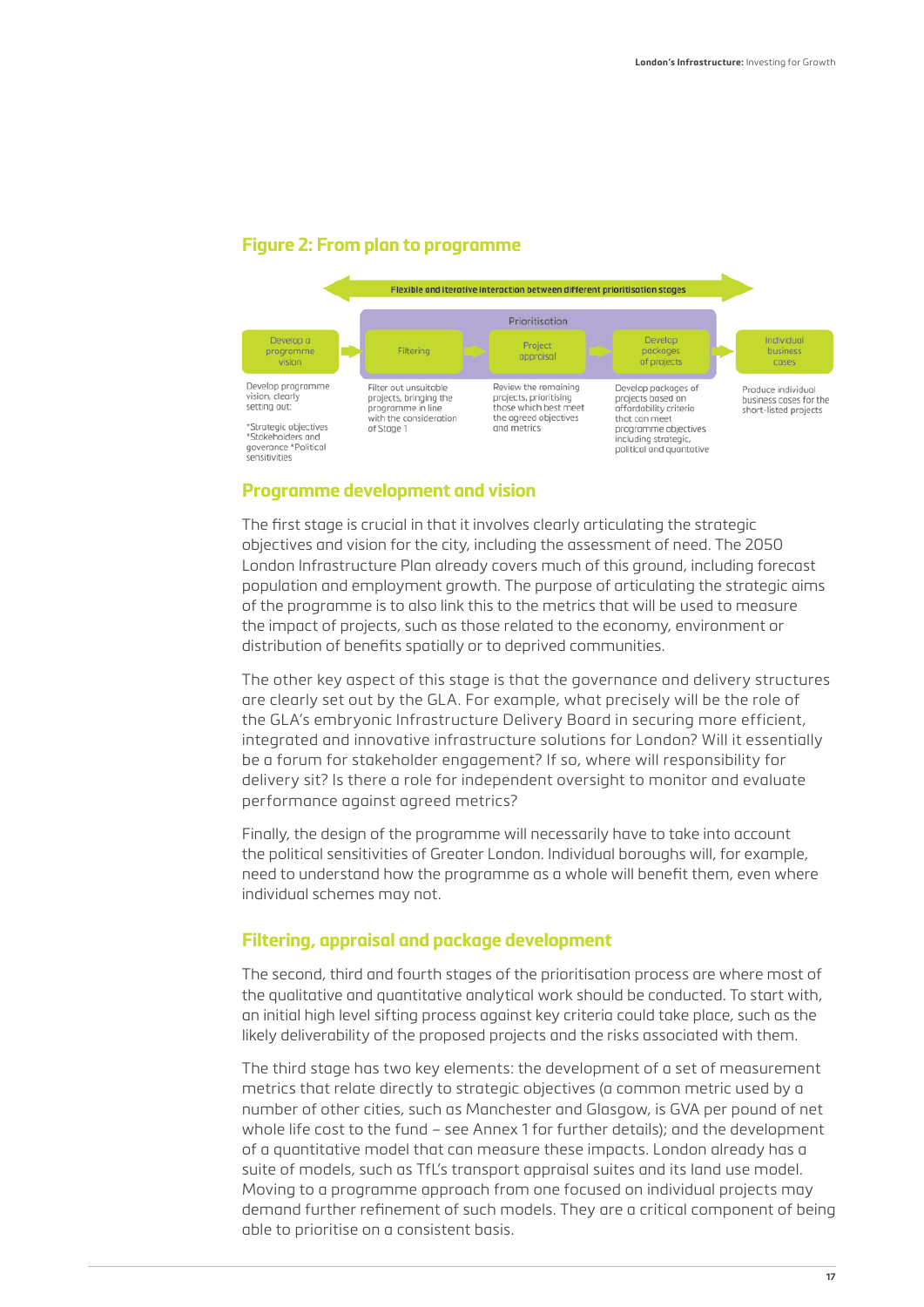The key output from stage three is a set of ranked projects based on their economic impacts against their net whole life cost to the fund. This could now provide a shortlist of projects that can be developed into programme packages and tested in stage four.

Linking projects into integrated packages allows testing against each other as one single programme, where complementarities or adverse impacts can be picked up. For example, a road project that may score well as a single intervention, might actually turn out to have adverse impacts on another good road project through causing congestion on parts of the network. Conversely, a public transport project may enhance a housing intervention, making their joint impact stronger than their individual benefits. We see particular potential for improving integration between the planning of new transport and housing schemes (see Box 4 below on Crossrail 2).

Second, testing packages of projects could allow for the introduction of secondary programme criteria. For example, the assessment in the previous stage is unlikely to involve more than one or two metrics, such as GVA and jobs. However, at the programme level, it is possible to include secondary metrics, such as the distribution of benefits spatially or to deprived groups since it is unlikely that a single project will reflect these types of criteria comprehensively.

The last stage of the prioritisation process involves developing the full business cases for the shortlisted projects that make it into the final programme. This is likely to be developed in line with the official guidance for each of the infrastructure sectors and should be compliant with HMT's Green Book for public sector interventions to ensure value for money for the taxpayer.

Any such process will need to remain appropriately flexible. The process will be iterative, and economic, funding and political contexts are all liable to change.

#### **Box 4: Developing crossrail 2 as a transport and housing scheme**

Crossrail 2 is a proposed new South-West – North-East rail line connecting Surrey to Hertfordshire via a central London tunnel between Wimbledon and Tottenham. The scheme was designed primarily to relieve growing congestion on key rail and tube lines, principally the south west train lines into Waterloo and the Victoria, Northern and Piccadilly lines. Previous work by London First has identified a strong business case for the scheme. <sup>21</sup>

Increasing attention is now being paid to the project's potential also to support additional housing and other development along the route. The Mayor has stated that Crossrail 2 could support up to 200,000 additional houses along the line of route – a potentially significant contribution to London's current housing shortfall. Generating additional land and property value along the route could also help fund the scheme, if these value uplifts can be captured and recycled towards the project.

However, such potential will only be realised if London and local government puts in place planning policies to allow greater densification and intensification of development along the route, the reuse of land designated for industrial use and new development on greenfield land. Large scale development along the route will also require complementary infrastructure investments to be made, for example in local roads, schools and amenities.

21. London First, Funding Crossrail 2: a report from London First's Crossrail 2 Task Force, (February 2014). http://londonfirst.co.uk/wpcontent/uploads/2014/02/LF\_CROSSRAIL2\_REPORT\_2014\_Single\_Pages.pdf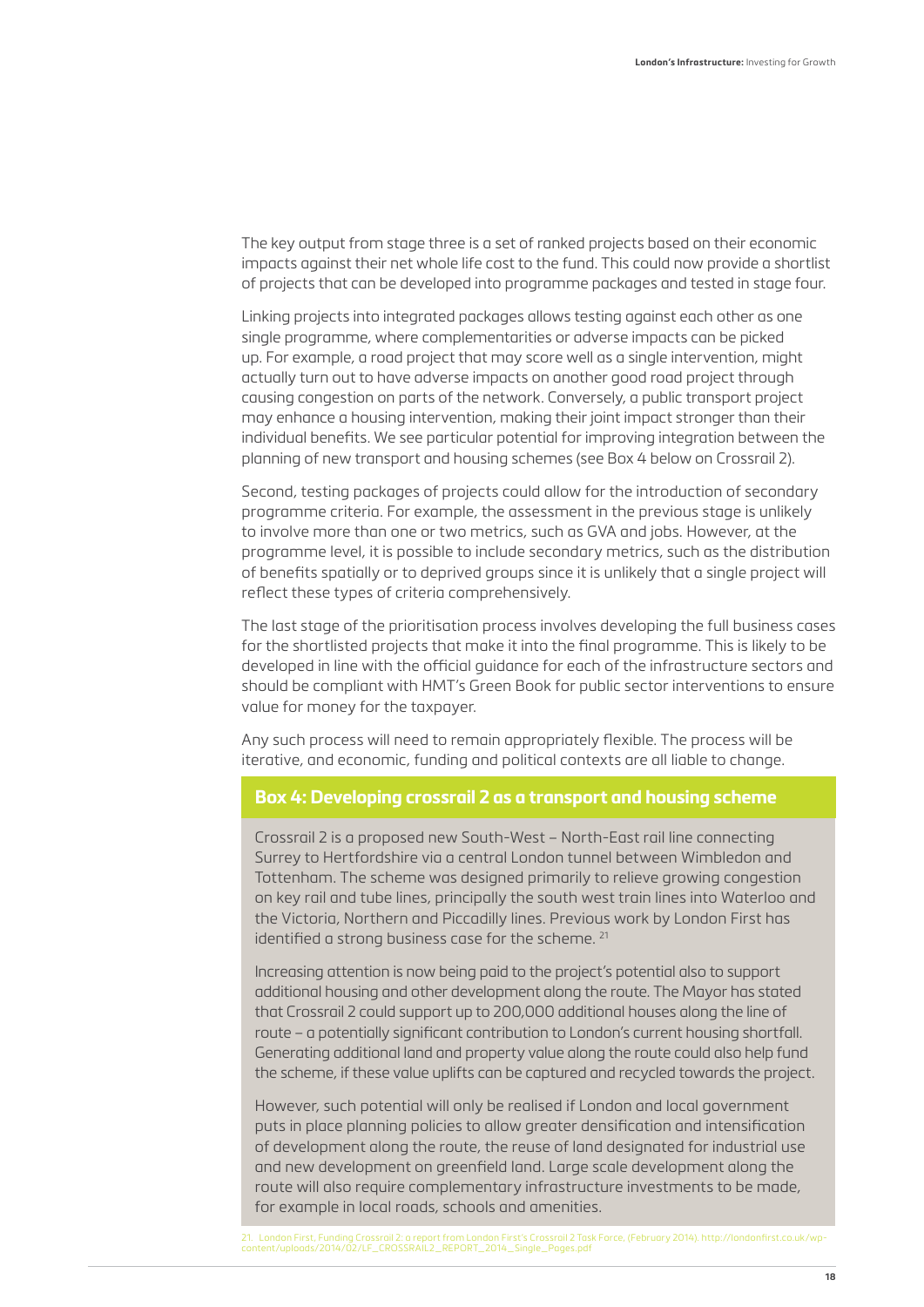

# **6 Paying for London's Infrastructure**

As set out above, much of London's infrastructure is provided by the private sector, whether on a regulated or competitive basis, and funded by charges on users. The greater challenge is how to fund and finance the infrastructure – principally transport – which is provided by the public sector.

As we have seen, the high level business case for investing in transport infrastructure in London is strong. Yet the costs of delivering this new infrastructure are concentrated, often on TfL, while the benefits are widely spread across society. Moreover, this investment needs to take place at a time when the public finances are under stress and London government's own ability to finance investment is limited.

London has remarkably limited capacity to self-invest. It has much lower levels of fiscal and political autonomy than other great international cities and is more dependent for funding on central government. 74% of GLA and borough expenditure is funded from intergovernmental transfers, compared to equivalent figures of 31% in New York and 18% in Paris. This has helped give Paris the capacity to develop a long-term transport plan which contains multiple schemes with committed funding through to 2030.

By contrast, London remains reliant on central government grant funding for transport investment, as agreed with HM Treasury and DfT through periodic spending reviews. TfL's current spending settlement, agreed in summer 2013, provides a firm funding agreement up to 2015/16 and a long-term funding guideline to 2020/21 – which is subject to review.

TfL now needs both greater certainty over its future funding streams, and for these to be higher, if it is to meet the city's transport needs.

#### **What London business wants**

As London businesses, our main focus is on achieving the outcome – sustained investment in London's infrastructure to support economic growth. We are pragmatic about precisely how that is achieved.

Our immediate goal is to ensure that London's transport grant funding from central government is maintained at least at planned levels into the 2020s in this summer's forthcoming post-Election Spending Review. We are therefore encouraged by the government's recent commitment in its long term economic plan for London to meet this through delivering £10 billion of new investment in London's transport over the next Parliament.

However, even this level of investment falls short of London's needs and should be seen as a floor rather than a ceiling. As the Government itself has acknowledged, London now needs to identify and plan the next big infrastructure investments after Crossrail – in the form of projects such as Crossrail 2.

To meet future investment needs, London must continue to utilise the various, albeit limited, revenue raising measures it already has discretion over (principally fares and charges, some taxes and developer contributions). But London will also need to innovate further, bringing together diverse funding streams with enhanced governance and accountability mechanisms.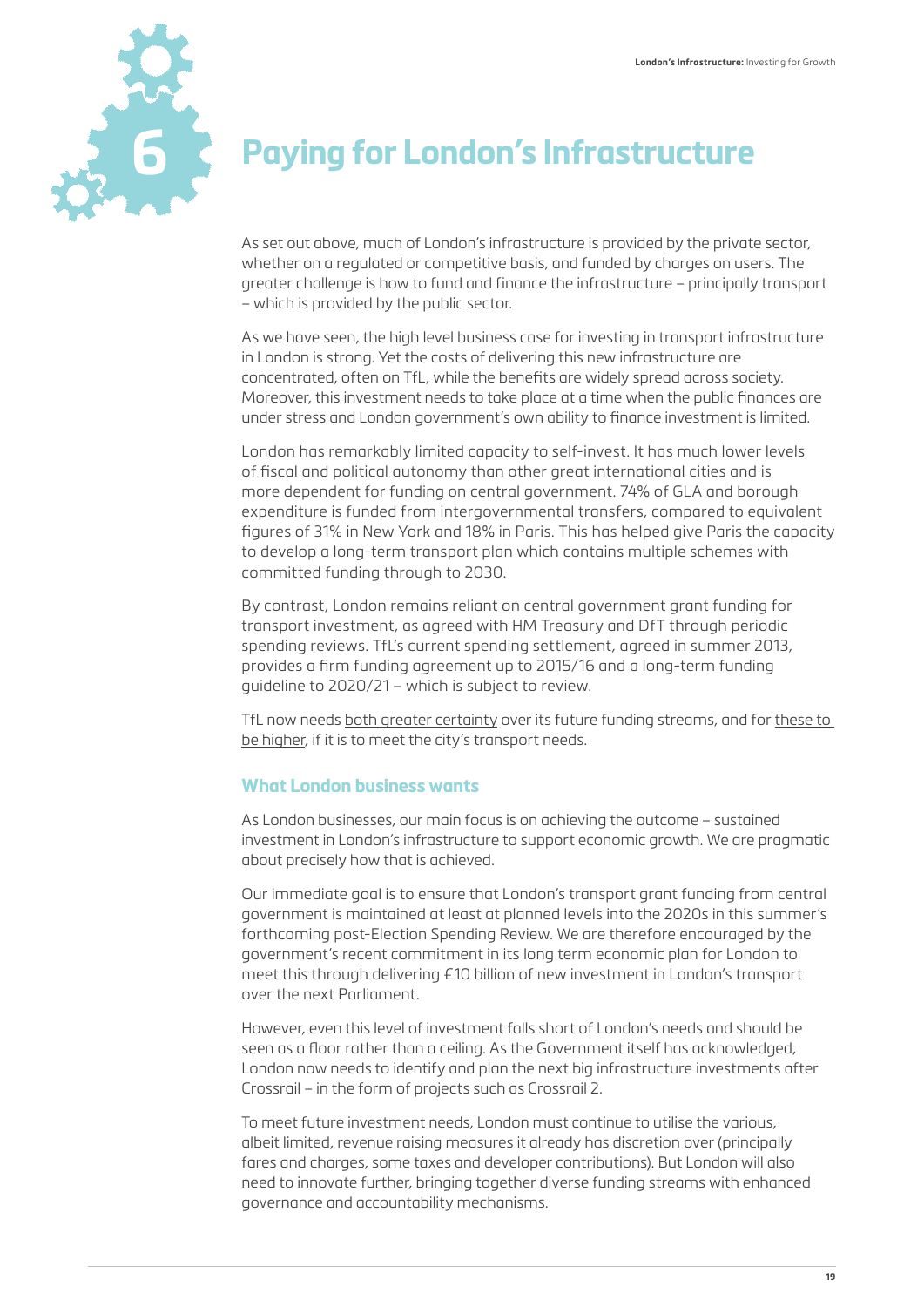The potential of these various funding routes for supporting future transport investment is explored further below.

#### **Funding sources over which London government currently has some control**

#### **a) Fares and user charges**

Nearly 80% of TfL's income comes from fares. 22 This income will rise in future, through a combination of higher utilisation of the network and new capacity coming on stream, as well as potentially through increased fare levels. Demand levels are such in London and the South-East that new transport schemes tend to generate a healthy farebox. In the case of Crossrail 2, it was recently estimated that around 20% of the project funding requirement could be met using finance raised against the operating surplus. 23

TfL's current business plan forecasts annual fare increases of RPI + 1% until March 2021. Given the significance of fares in total transport funding, any changes to this assumption will have a major impact on available funding. Additional fares income could potentially make a material contribution towards future transport investment, though commuter and political sensitivities are likely to limit the extent to which this is realisable in practice.

In addition, new user charges relating to roads (especially new bridges & tunnels) could also provide additional funding. TfL is currently proposing to pay for construction of a new river crossing at Silvertown through tolling of the new tunnel and the existing crossing at Blackwall. Again, user and political sensitivity is likely to limit the extent to which these mechanisms can be deployed in practice.

#### **b) Taxation**

The existing business rates supplement (BRS), levied at  $2p$  in the  $E$  of rateable value, is collected by London Boroughs on behalf of the GLA and is currently generating approximately £225 million per annum. This is currently used entirely to repay debt raised to construct Crossrail. One option would be to continue with the existing Crossrail 1 BRS, which is due to expire in the early 2030s once debt incurred to pay for construction has been paid off. In the case of Crossrail 2, it was recently estimated that using the BRS in this way could provide 15% of the project funding requirement  $24 -$  though of course the precise sum depends on when the revenues are needed for construction. Once used in this way the BRS could not be used for any other project.

A contribution towards London's future infrastructure needs could potentially be sought from all Londoners via their council tax bills, as was used to help fund the London Olympics. The GLA Olympics Games precept is levied on residential properties across London and is due to come to an end in 2016/17. The precept amounts to £20 for a Band D property, whose average council tax would be around £1,300. In principle, there could be a similar precept in the future for either a specific project or an infrastructure investment programme as a whole.

<sup>22.</sup> Transport for London, Annual Report and Statement of Accounts (2013/14), available at http://www.tfl.gov.uk/cdn/static/cms/documents/annual-report-2013-14.pdf

<sup>23.</sup> PwC, Crossrail 2 Funding and financing study, (November 2014). https://www.pwc.co.uk/en\_UK/uk/capital-projects-infrastructure/ assets/crossrail-2-funding-and-financing-study.pdf

<sup>24.</sup> PwC ibid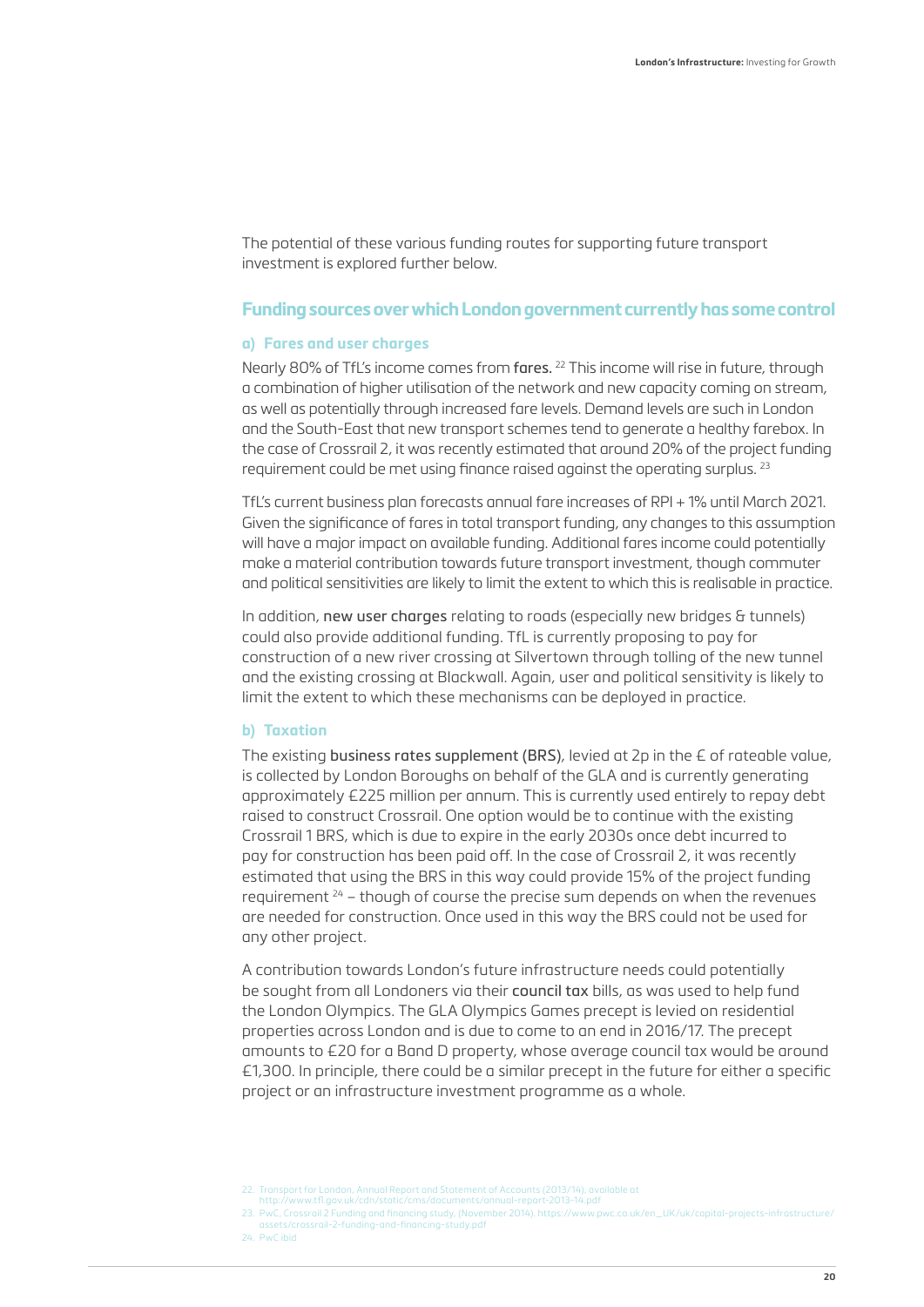There are, of course, a range of other possible taxes which could in theory provide additional funding, though these may have wider practical, equity or competitiveness issues. For example, Arup identified potential contributions from motoring duty and hotel taxes, though London government currently has no ability to levy either of these.

#### **c) Third party contributions and sponsorship**

Despite third party contributions being actively sought for Crossrail 1, negotiations only managed to provide approximately 3-4% of capital funding for the project.<sup>25</sup> This is a level of contribution typical for UK transport projects. A number of key landowners were identified as potential contributors, each with differing conditions attached to their involvement. For example, Canary Wharf Group contributed towards building the station box in return for the right to develop above the Canary Wharf station. Heathrow Airport originally committed to a contribution of £230 million for Crossrail. However, this amount was substantially reduced to £70 million due to a change in its regulatory settlement.

Another possible funding source is sponsorship, for example Barclays', now Santander's, sponsorship of London's cycle hire scheme, or Emirates' sponsorship of the cable car linking Greenwich Peninsula and the Royal Docks. Santander recently agreed a £47.5 million seven year deal with TfL for the cycle hire scheme, while Emirates contributed £36 million for a 10 year sponsorship of the cable car. Both corporate contributions and sponsorship are likely to lend themselves more towards specific projects than programme-level funding, and are likely to make a relatively marginal contribution overall.

#### **d) Capturing value uplifts**

One source of funding that has gained traction in recent years is the various mechanisms used to capture value uplifts accruing to private sector developers and land owners. A growing body of evidence shows that large transport schemes, such as Crossrail, can have a significant effect on land value. A recent report by GVA estimated that Crossrail will lead to an uplift of 10% in commercial property values and 20–25% in residential capital values around stations on the route. 26

Capturing a proportion of this value can be done in a variety of ways – through taxation in the form of Stamp Duty Land Tax or a Business Rates Supplement, as well as through developer contributions including section 106 and Community Infrastructure Levies (CIL) – both at the Borough and Mayoral levels. Developer contributions formed part of the funding packages for both Crossrail 1 and the Northern Line Extension.

Developer contributions are fundamentally project-specific and are harder to justify at a programme level since the beneficiaries of a specific project can easily be identified. They clearly have a role in future funding, though a number of drawbacks exist. A CIL can be a volatile source of funding as income is linked to new developments in London, which are dependent on the economic cycle. It is also important to consider the size of any potential CIL, so as to not affect the viability of potential developments. As with the BRS, a Mayoral CIL will not be an available source of funding for a number of years as the first £300 million has been allocated to Crossrail.

<sup>25.</sup> PwC ibid

<sup>26.</sup> GVA, 'Crossrail: Development Pipeline Study' (2014), available at http://74f85f59f39b887b696f-ab656259048fb92837ecc0ecbcf0c557.<br>r23.cf3.rackcdn.com/assets/library/document/c/original/crossrail\_development\_pipeline\_stu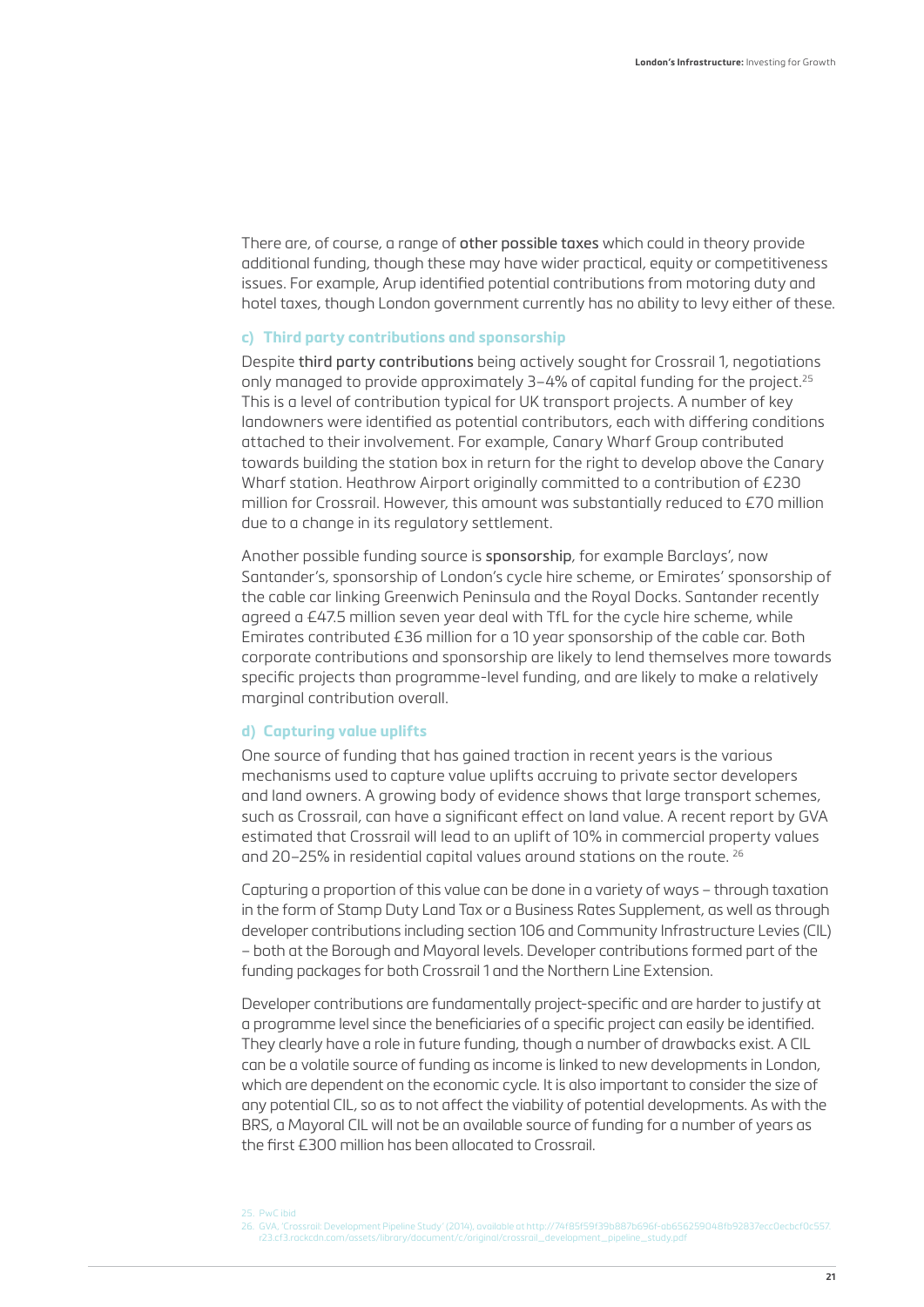More generally, London government has a key role to play in maximising the overall value generated by future schemes through effective project prioritisation, better integrating transport and development and ensuring that planning constraints donot unduly hinder development opportunities (for example by enabling additional housing and other development to take place along the route of Crossrail 2 – as discussed earlier).

#### **More innovative funding options**

#### **a) Tax increment finance (TIF) schemes**

TIF schemes were developed in the United States of America (USA) and use future uplifts in tax revenues, resulting from additional infrastructure development, to help fund those projects. In 2012, the UK government established a number of Enterprise Zones (EZ), geographical areas with a range of incentives to help to build or grow businesses, including simplified planning and tax relief.

Gaining classification as an EZ can help fund infrastructure projects as additional business rates generated by firms locating in the zone are retained and reinvested in local economic growth for a period of typically 25 years. Enabling a greater share of business rate uplifts to be retained locally, through large scale EZ schemes such as at Battersea (see Box 5 below) is a significant opportunity.

#### **Northern line extension**

It was announced in the 2012 Autumn Statement that the Northern Line Extension (NLE) from Kennington to Battersea will be financed by up to £1 billion of borrowing from the Public Works Loan Board. However, no traditional grant funding will be provided for the project. The entire funding requirement, including interest costs, is expected to be met through £266 million (2012/13 prices) of developer contributions from section 106 and CIL and retained business rates via a new Enterprise Zone.

The Battersea EZ will include the regeneration area's key development sites, including Battersea Power Station and the new US Embassy. The zone is expected to be established from 2016 and stay in operation for 25 years. The Battersea EZ will differ from the existing 24 zones, as no additional incentives will be available to businesses. The zone is to be used purely as a funding mechanism for the NLE. A significant element of this is raised from Battersea Power Station, with other sites in Wandsworth and Lambeth, including the Sainsbury's development adjacent to the new Nine Elms tube station, also contributing.

The NLE is a good example of innovation in funding and financing transport infrastructure. A repayment guarantee will be provided through the UK Guarantees Scheme to minimise borrowing costs. Linked to this, HMT may offer an extension of the EZ by up to 5 years if required to repay debt. A Transport and Works Act Order (TWAO) was granted November 2014, and construction of the NLE is planned to commence in spring 2015.

One way for the government to support innovative schemes such as this is through the UK Guarantees Scheme, managed by Infrastructure UK (see Box 6 below).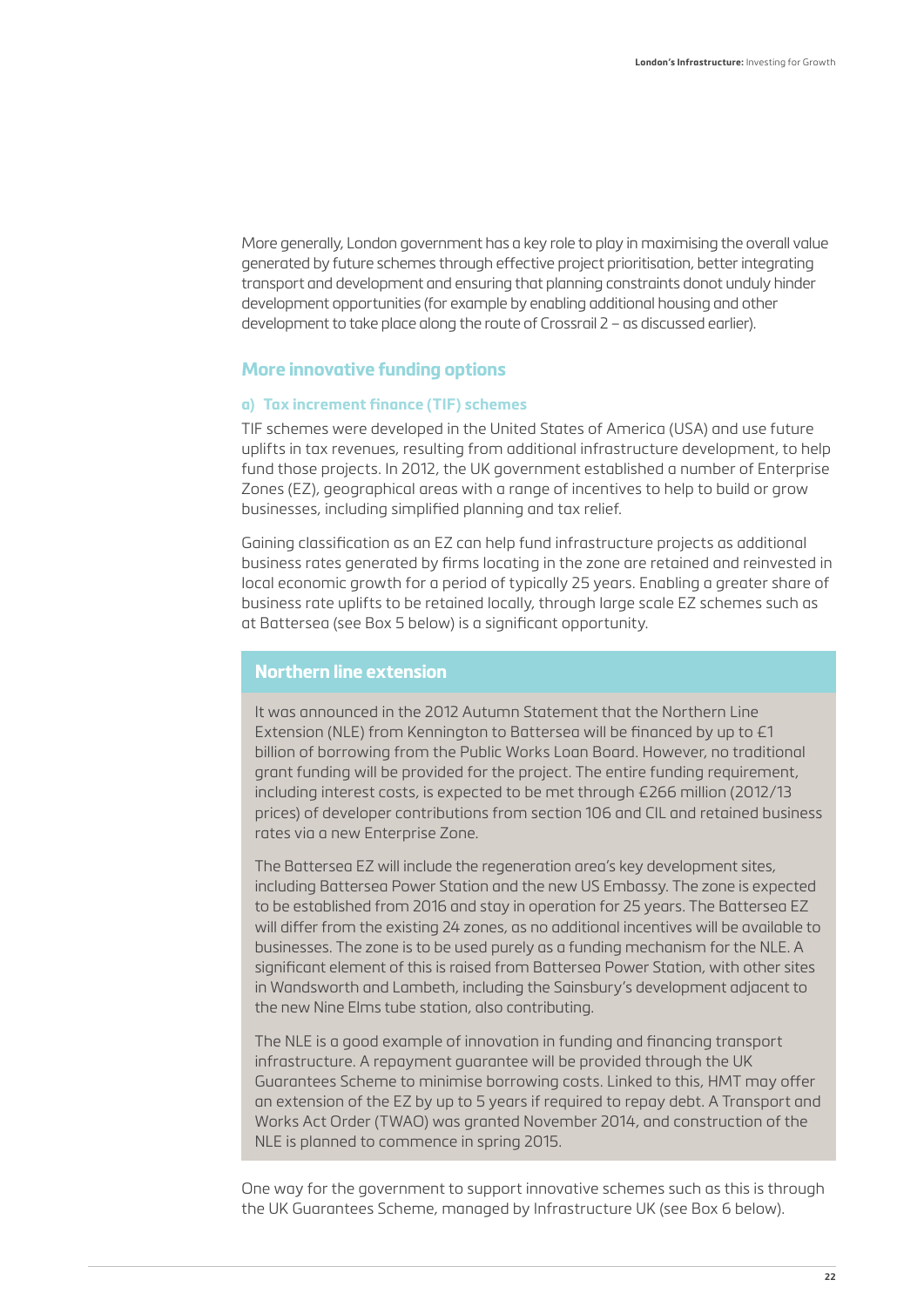#### **The UK guarantees scheme**

The UK Guarantees Scheme was announced in 2012 in order to progress UK infrastructure projects held back by adverse credit conditions. The Government has committed up to £40 billion in guarantees to remove barriers to private finance, with contractors charged a fee.

Guarantees are awarded via Infrastructure UK and are subject to a number of checks and eligibility criteria, including: national significance; financial credibility; readiness (construction within 12 months); dependence on the guarantee (project must be unlikely to proceed without intervention); and value for money (for the taxpayer). The structure of each guarantee will differ, with the Government having control over the scale, timing, risk exposure and relationship elements, depending on the need of the individual project.

As of April 2014, 40 projects were known to have passed the pre-qualification stage, worth £37 billion in total. Therefore, without an extension of the scheme, there are likely to be only a small number of additional projects that will qualify for a guarantee. A number of high profile guarantees have been awarded to date, including the Northern Line Extension to Battersea (£750 million), the Mersey Gateway Bridge (£257 million) and the Drax Power Station (£75 million). The scheme is open until 31 December 2016.

#### **b) City Deals**

The move towards fiscal devolution in the UK has so far focused on devolving spending powers to Scotland, Wales and Northern Ireland. Yet while significant progress on fiscal devolution to England's cities remains elusive, it is striking that HM Treasury increasingly accepts the underlying principle that cities are best placed to identify and drive those infrastructure investments that will best support their additional economic growth.

This is evident not only through Treasury support for the Northern Line Extension to Battersea, but also through its programme of City Deals whereby the proceeds of future growth are ringfenced and dedicated – alongside other forms of local contribution – to help fund infrastructure schemes that will help stimulate additional economic activity. (Further detail on the City Deals programme can be found in Annex 1).

In the absence of more systematic fiscal devolution we see scope for HM Treasury to apply these principles to a wider range of schemes in London so as to enable growth-stimulating infrastructure investment to go ahead. Given that Manchester's 'earn-back' deal was worth £30 million p.a., if pro-rated for the size of Greater London's economy, this would provide £180 million p.a. Assuming a 30 year deal at typical finance rates, this could support £2.7 billion of infrastructure investment.

Such approaches undoubtedly offer additional untapped potential for London in future. However, while we will continue to take a pragmatic approach to finding funding solutions, the downside of ad hoc deals like these is that such negotiations consume significant resources as local government goes 'cap in hand' to central government project by project seeking to secure relatively small amounts of funding.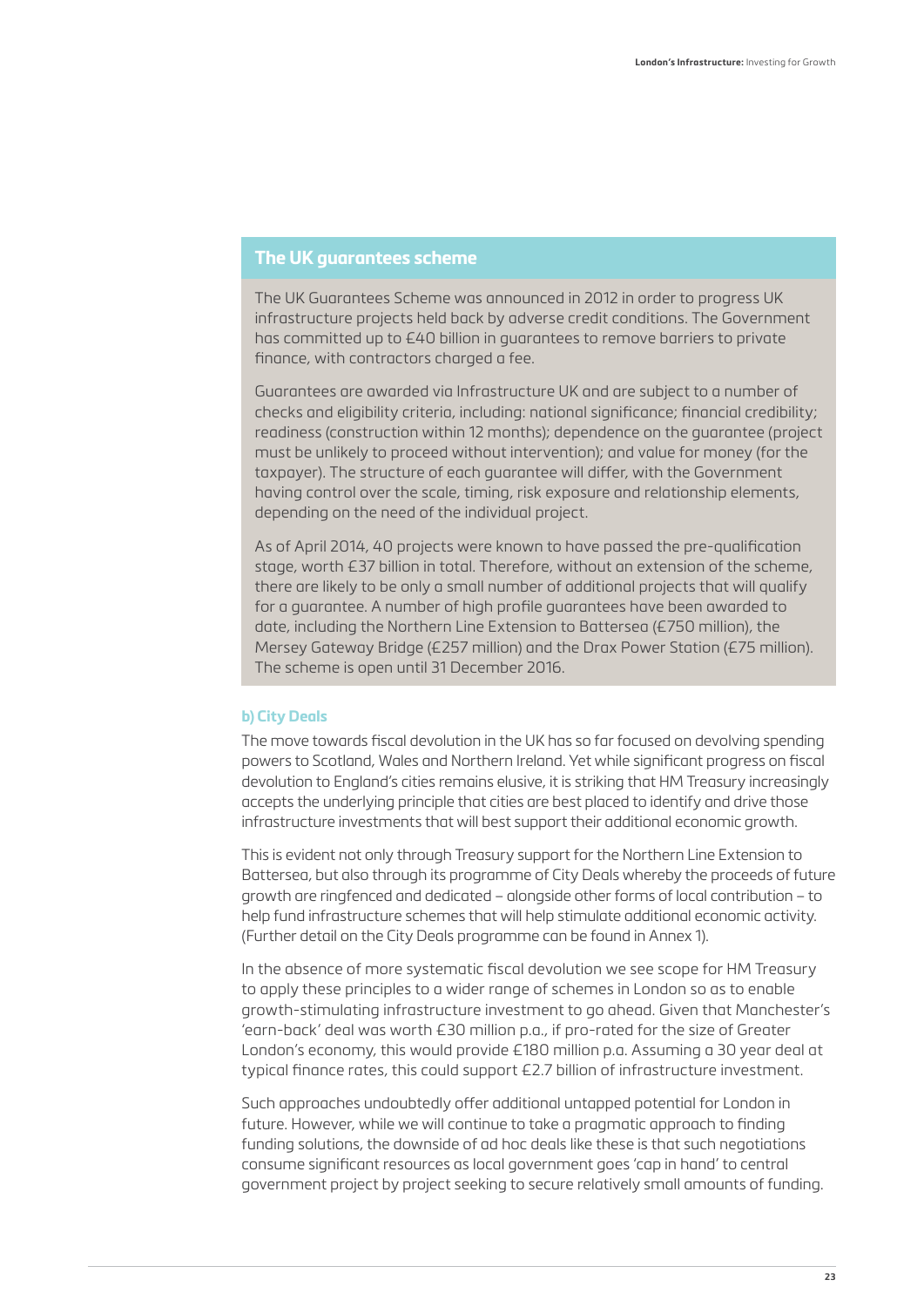#### **c) Fiscal devolution**

Compared to other countries, the UK remains heavily centralised, constraining policy and investment decisions at a local level. The London Finance Commission <sup>27</sup> recently concluded that London government should be given greater autonomy to invest in the capital's infrastructure, both to cater for the growth already forecast for its population and economy, and to promote additional economic growth. Specifically, the Commission proposed that the GLA borrowing ceilings be removed (while retaining prudential borrowing rules) and that property taxes should be devolved to London government. The yield of these taxes should be offset through corresponding reductions in grant to ensure a fiscally neutral position for the Exchequer, at the outset. Similar deals could be done for other major cities.

Ultimately greater devolution of tax revenues would increase the capacity of London government to raise revenues locally and accountably; it would increase the certainty as well as range of funding streams; and, perhaps most importantly, it would strengthen the financial incentives for London and local government to take what are often locally difficult decisions over housing and infrastructure investment as they would see a greater share of the rewards. Critically, such an alignment of incentives has strong potential to support growth in the capital above levels that would otherwise take place.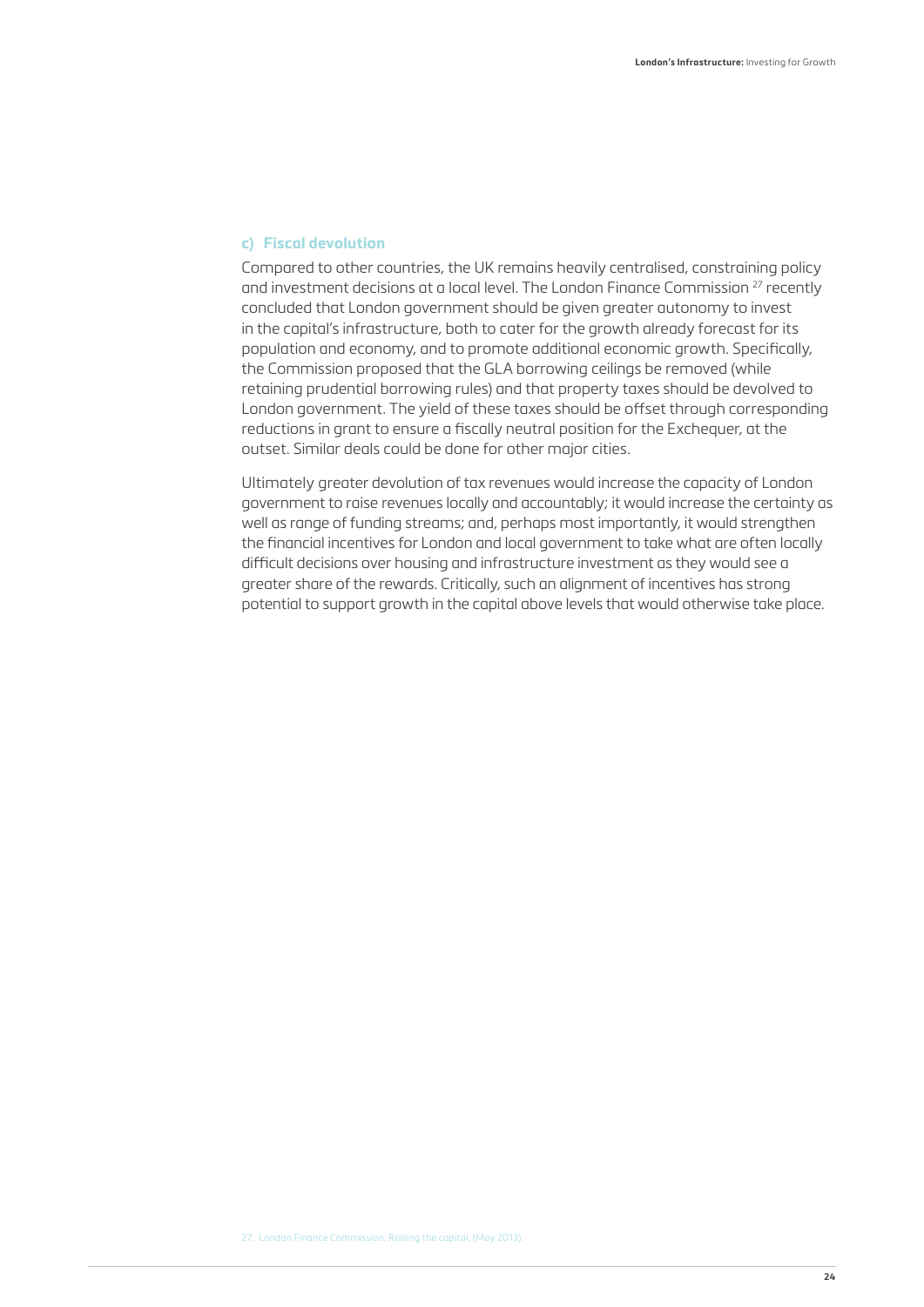## **Conclusion**

London will continue to be the place where business comes to find talent and talent comes to find opportunity. The question is whether we invest to maximise the private sector's potential – and the returns for HM Treasury – or risk a long term decline in the very real benefits that London delivers for the whole UK. Central and London government must now plan for London's economic growth.

London now needs an infrastructure plan and the funding to pay for it. This requires action from London and central government alike, as well as from business itself.

#### The next steps now required are:

- From the Mayor and GLA we seek leadership to translate its 2050 Infrastructure Plan into a prioritised and integrated housing and infrastructure investment programme, created in concert with central government, London business and other stakeholders, focused on driving higher economic growth.
- From central government and from politicians of all parties we seek action to support the sustained investment in London's infrastructure required to drive higher economic growth and thereby deliver wider policy objectives. This means not only maintaining London's transport grant funding at least at current levels into the 2020s in this summer's forthcoming spending review; but going further by providing the additional funding, powers or other guarantees that will enable London to fully meet its growth potential and so benefit the rest of the UK.
- From the business community we seek recognition that it must play a part in funding the infrastructure that's needed; a willingness to speak with a coherent voice on priorities; and the ability to hold infrastructure providers to account as a quid pro quo for the funding provided.

We now urge government to work constructively with London's civic and business leaders to deliver the infrastructure this great city needs.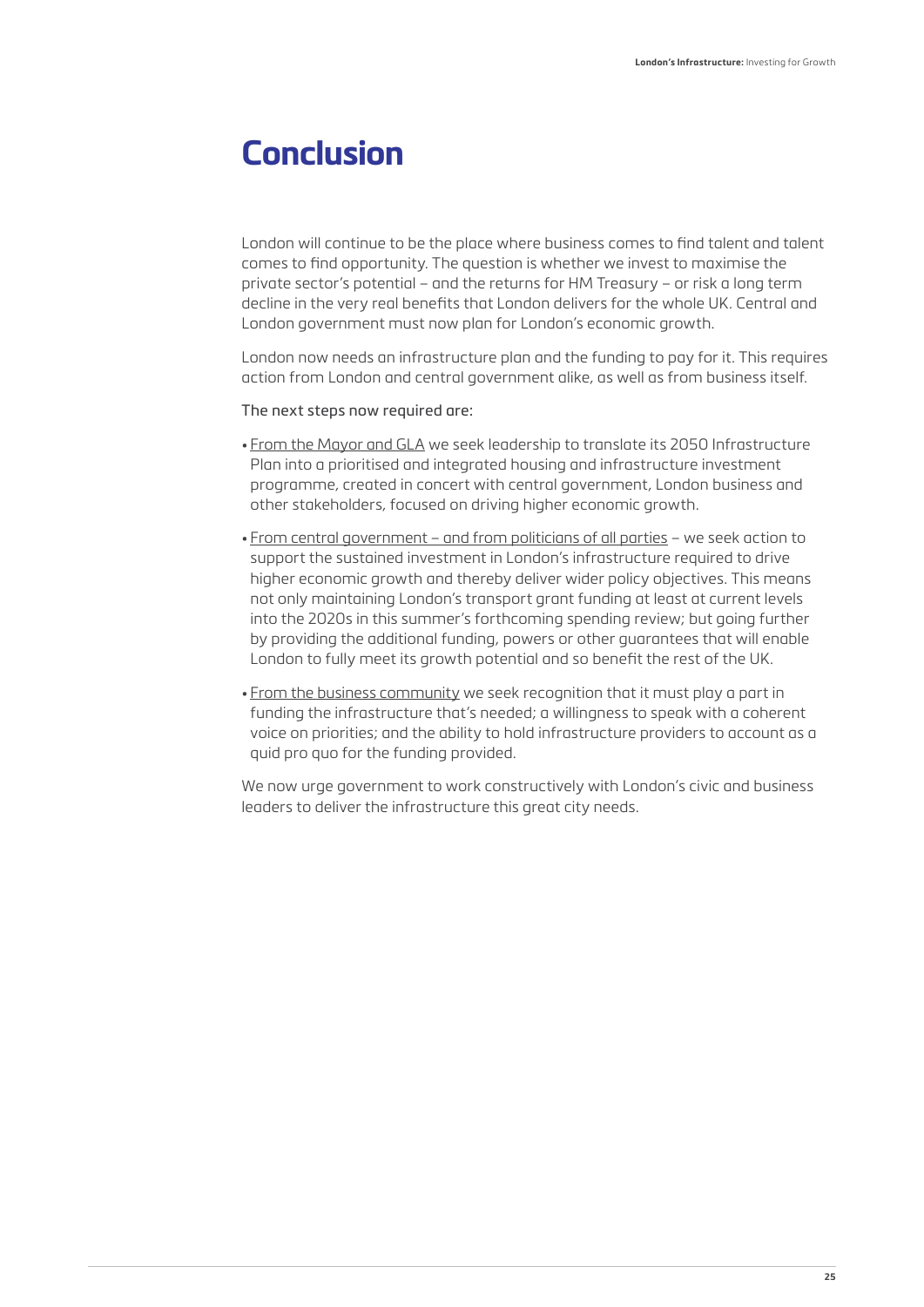## **Annex 1: Lessons From UK Cities' Experience in Developing Infrastructure Programmes**

Cities outside of London, led by Greater Manchester (GM), have increasingly sought to develop integrated transport programmes. In early 2009, the ten districts of GM established the Greater Manchester Transport Fund (GMTF) to drive a step change in local economic performance. The initial fund of £1.5 billion was agreed by all 10 GM leaders, half of which was funded by the local authorities on a per capita basis in order to secure an additional £575 million of investment in its Metrolink network. This also secured incremental investments in: other Metrolink extensions; several relief road schemes; public transport interchanges; park and ride facilities; bus infrastructure; and local railway stations. This initial tranche of investment has been subsequently wrapped up into a total fund programme of some £2.1 billion. Key features of GM's fund approach are set out in Box 7 below.

#### **Key features of Greater Manchester's transport fund**

- Established, pre-agreed output measurement criteria, focussing on the impact of infrastructure on net increases in jobs and productivity at the city region level, with no credit given to 'pet' projects that do not measure up against these central objectives, or that simply move jobs around GM;
- •A 'gateway' review process, which provides for a transparent and objective approach to decision making, with no individual district having a veto (as a result of qualified majority voting);
- •A disciplined approach to programme governance and an associated reform programme, with strengthened local governance arrangements facilitated through the establishment of the new Greater Manchester Combined Authority and Transport for Greater Manchester Committee;
- Prioritisation based on forecast impacts on local jobs and productivity per pound of net whole life local costs, consideration of both legs of which results in the maximisation of economic benefits for a given level of local investment. GM's approach prioritises schemes subject to the overall investment package meeting social/distributional and environmental minima at a programme level;
- Local financial self-help through the use of incremental public transport net revenues and an agreed increment to the Transport for Greater Manchester Levy on the ten districts to support local borrowings; and
- Long-term external funding agreements, such as GM's £200 million indicative funding line for local major transport schemes to 2025 (re-established in January 2013).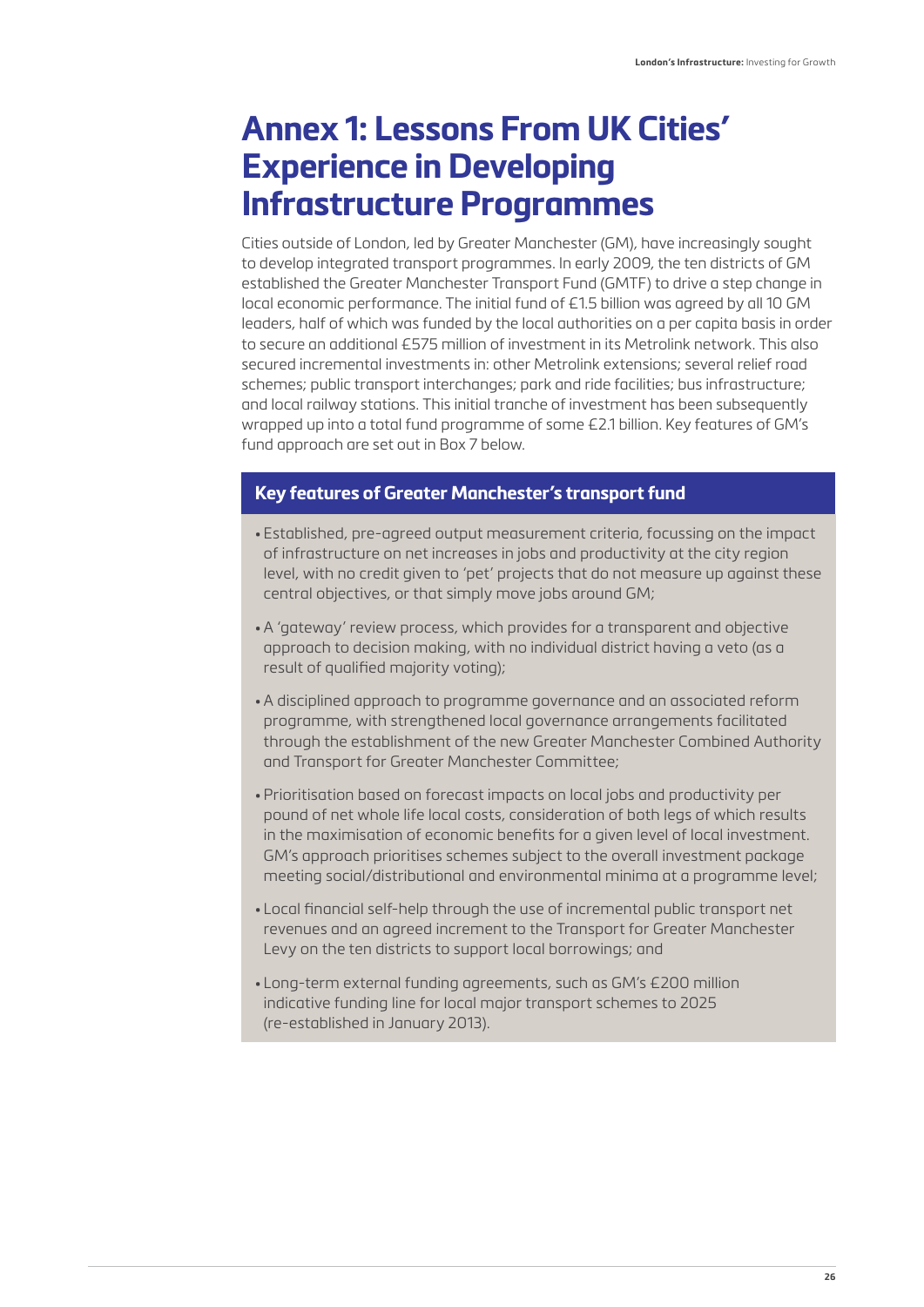GM's City Deal, which is linked to its Transport Fund, was announced in the 2012 UK Budget, and allows GM to 'earn back' its local GMTF contributions as improved city region economic performance, measured by jobs and productivity, is delivered. This is by way of a formula linked to changes in GM's GVA over time and the resulting addition to national UK Exchequer tax revenues. This has the potential to provide a 30-year revenue stream to GM for re-investment. GM secured this deal with Government because it offered:

- •A measure of net job and productivity (GVA) growth at a sufficiently large level of geography (the whole of GM) that most of the displacement effects of individual schemes were netted out. The larger the geography, the more of its growth will feed through to improved national economic growth, and thus incremental UK Exchequer tax revenues;
- •A commitment to reinvest all money earned back in further economically-prioritised schemes. This means that GM has to meet the full long-term revenue costs of its initial £1.2 billion, but in return it is able to sustain a rolling investment fund; and
- Provision of upfront money over and above central government funding that 'earns' the right to a share of the national tax benefits, the point being that this local 'self-help' generates national tax receipts that are genuinely additional for the UK Exchequer.

Elsewhere, the Glasgow City Region (GCR) reached agreement in principle with central government on a £1.13 billion infrastructure fund (GCRIF) that extends to transport, housing and regeneration programmes, making it the first such funding arrangement. The GCRIF is focused on delivering net GVA improvements at the whole of the fund's geography. It is expected to generate 29,000 jobs and unlock £3.3 billion of private sector investments.

Meanwhile, the Leeds City Region/West Yorkshire (WY) Fund, which now also includes York as an associate member, has followed a similar approach. As with GM this fund is focused on Transport, and is expected to involve some £1 billion of investment, of which the large majority will be locally contributed. As with the GMTF, the WY fund is focused principally on delivering net GVA improvements at the whole of the WY plus York geography (the five districts of WY plus York, a total population of some 2.5 million people). The programme to be delivered by the WY fund has been agreed with central government through the Growth Deals announced last year.

The fund approach is therefore typified by a combination of initial 'self-help' and the agreement of longer-term central funding agreements that allow the additionality of local funding to be measured, followed by the ability to 'earn back' local contributions when they generate additional national tax receipts, thereby creating a revolving investment fund.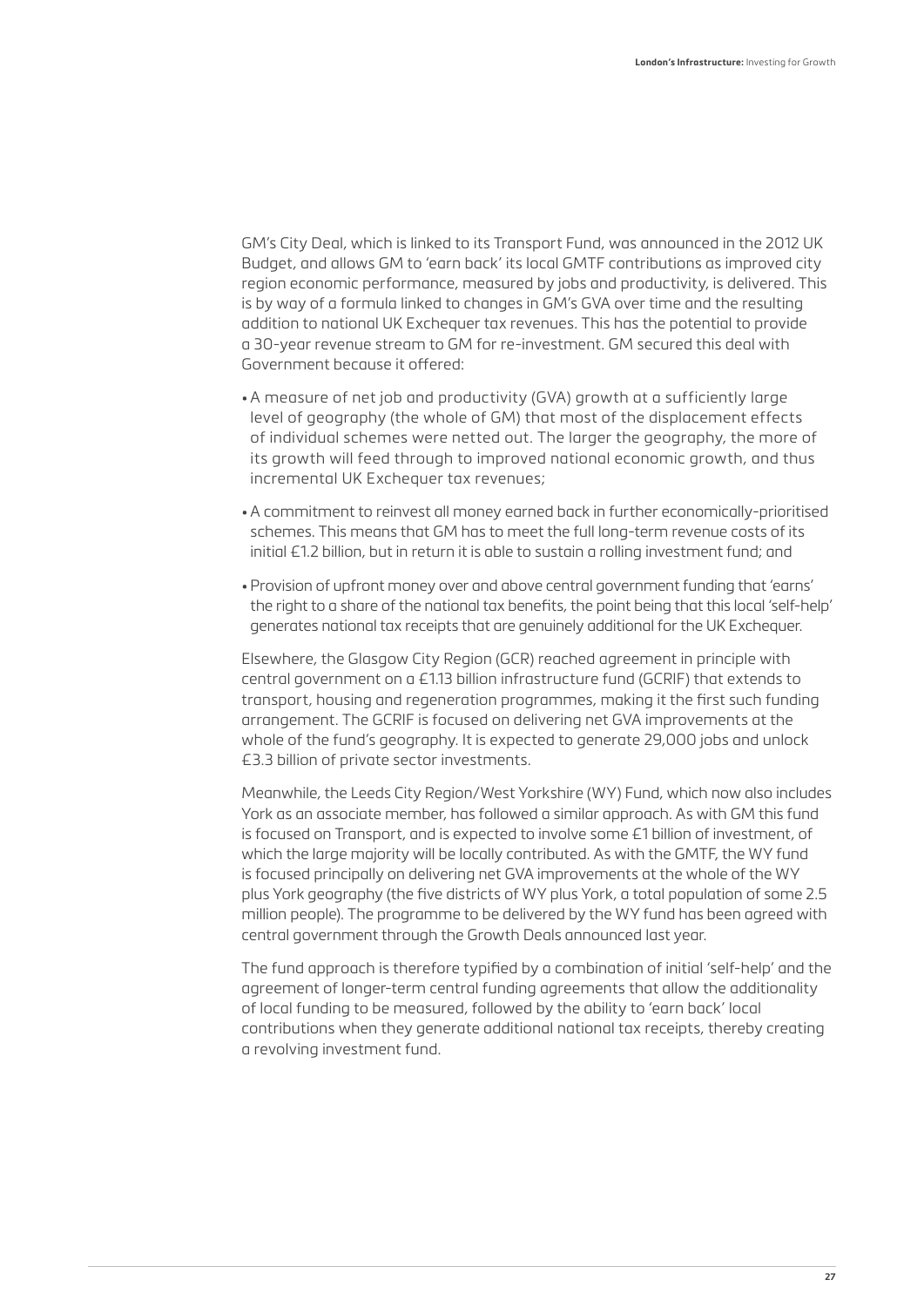There are some lessons for London from the development of these types of infrastructure funds, mostly around the idea of a revolving investment fund (such as in Manchester), and the focus of these funds on real economic outcomes and spreading benefits spatially. Important too is the requirement for strong governance structures that underpin these funds. In addition, the fact that these funds come under a 'payment-by-results' or 'earn-back' mechanisms mean that strong performance is crucial which heavily impact on the project prioritisation process.

However, while London suffers from similar inequalities in terms of wealth distribution, its overall economic output is of a different scale to these other places. The combined population of the northern city regions of Manchester, Liverpool, Newcastle, Sheffield and Leeds is just over 10 million, compared with 8.2 million in London. Meanwhile, London's current GVA is around £300 billion, or 22% of the UK's total, compared with some £175 billion in the five other city regions.

Unlike at least some of the other city regions in the UK, London is not therefore suffering from weak economic performance. Instead, its key policy targets should be maintaining its growth momentum, enhancing its competitiveness against its global competitors, boosting its growth further and spreading the benefits of growth more equally across the city's citizens.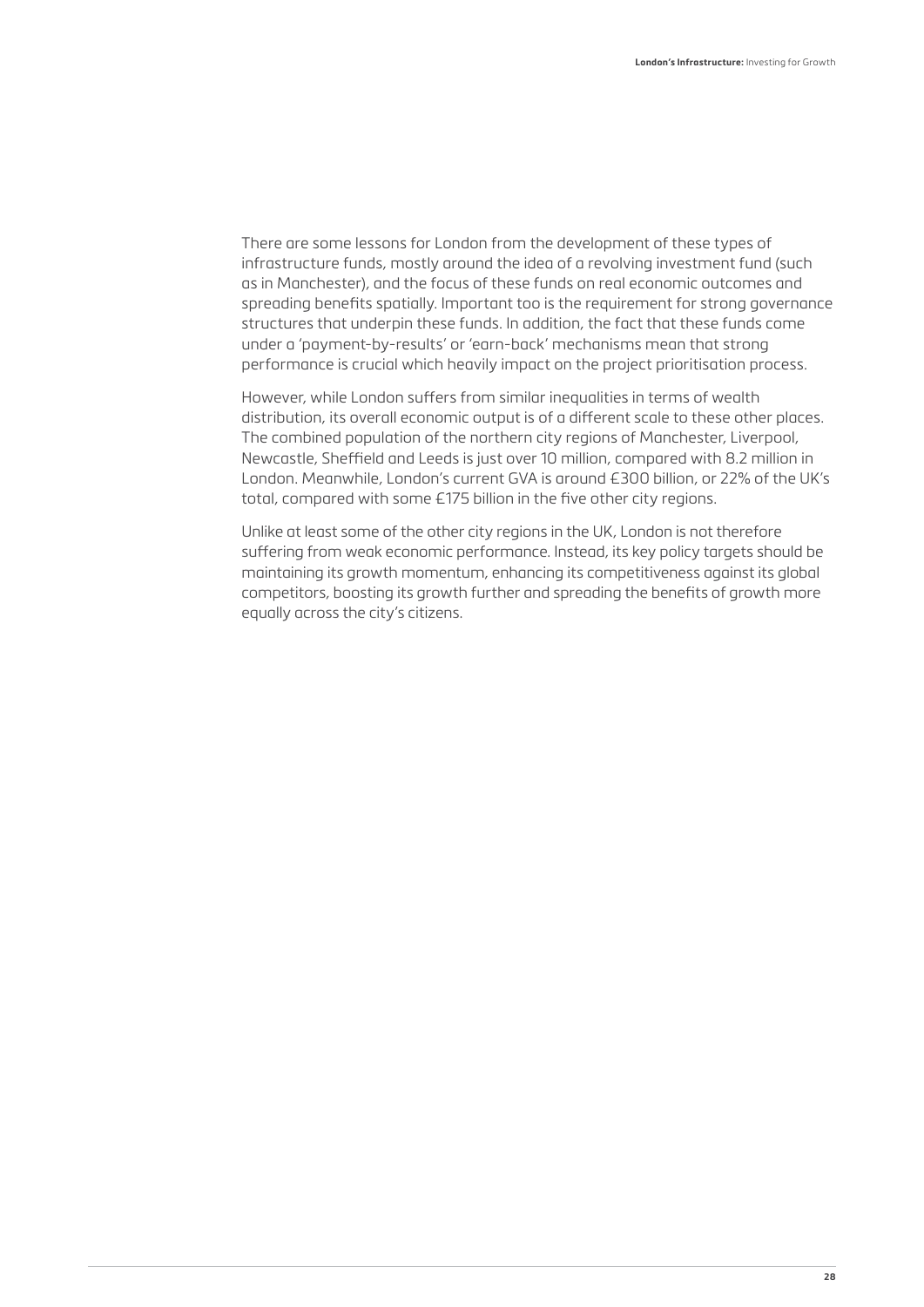## **Acknowledgements**

We are extremely grateful to a steering group of London First members who provided expert advice and support throughout this project. The members of the group are listed below.

We are particularly grateful to KPMG for their supporting analysis throughout the report.

#### Members of steering group

Chris Grigg, Chief Executive, British Land (Chair)

Richard Abel, Managing Director, Macquarie Infrastructure and Real Assets

Miles Celic, Director of Group Strategic Communications, Prudential

Mark Elsey, Global Head, Energy, Resources, Real Estate and Infrastructure, Ashurst

Claire Higgins, Thought Leadership Director, UK and Ireland, Aecom

Said Hirsh, Associate Director, Global Infrastructure, KPMG

Alexander Jan, Director, Transaction Advice, Arup

Adrian Penfold, Head of Planning, British Land

Mark Richards, Head of Projects and Infrastructure, Berwin Leighton Paisner

Matthew Riley, Head of Cost, Commercial and Risk Management, EC Harris

Richard Threlfall, UK Head, Infrastructure, Building and Construction, KPMG

The analysis and conclusions contained in this report are those of the London First steering group as a whole and no endorsement should be inferred from any one individual or organisation referred to above.